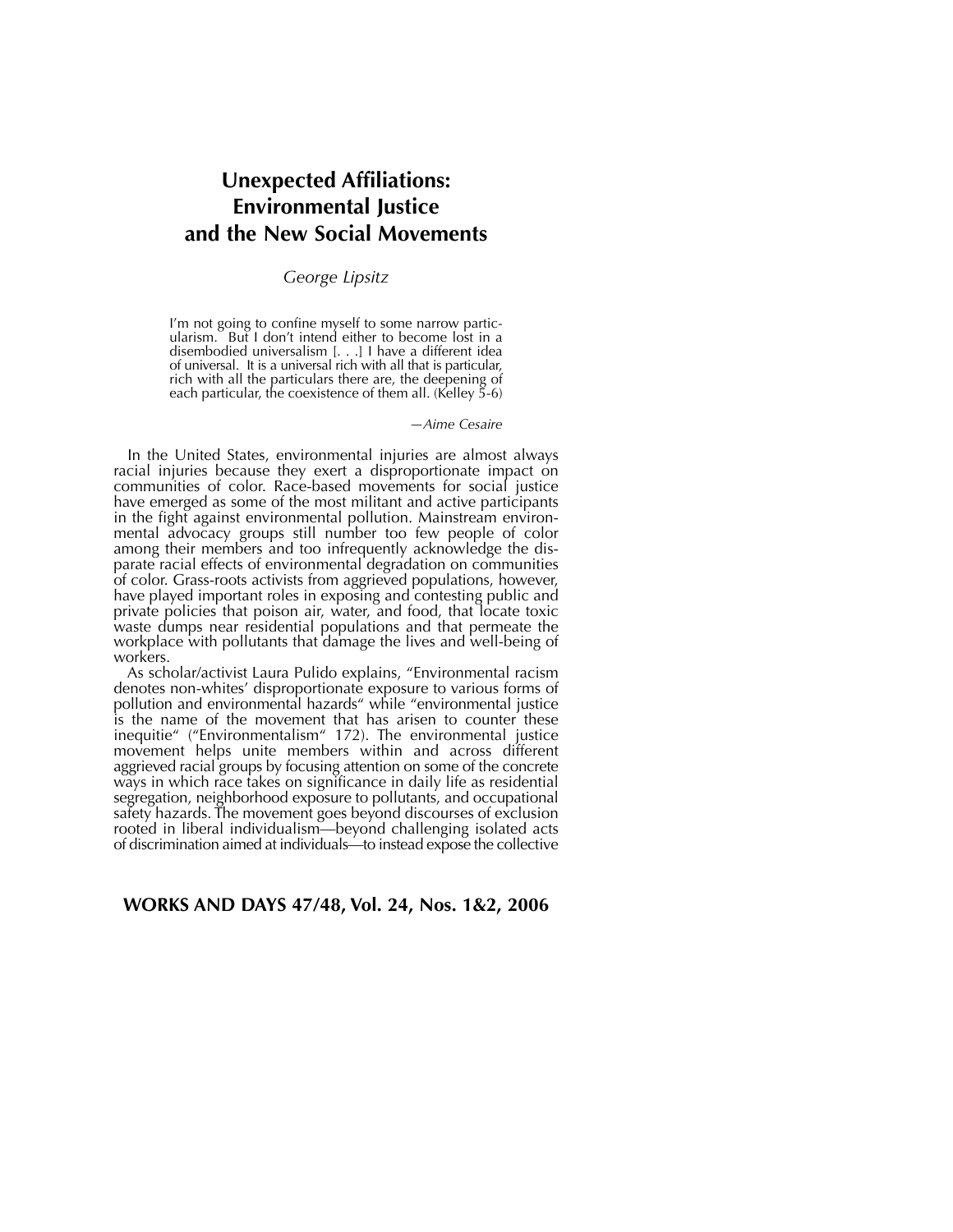practices and patterns that produce inequality and that keep whole collectivities subordinate to others. In this way, the environmental justice movement switches attention away from minority victimization toward white privilege, revealing members of aggrieved minority groups to be not so much disadvantaged as taken advantage of by white supremacy.

Advocates of environmental justice conduct their struggle as a matter of self-defense, out of the recognition that race has a spatial and an environmental dimension. They see that any "universal" struggle to save the environment and support sustainable development must acknowledge the particular problem that environmental racism poses for working class communities of color. At the same time, they recognize that the solution to the particular problems confronting people of color must entail systemic changes in relationships between humans and the environment, as well between different groups of humans.

Struggles for environmental justice also create new understandings of how race functions as a social force. Incidents and patterns of environmental racism do not conform to the anti-discrimination paradigm of liberalism. They are almost always experienced collectively and cumulatively, rather than individually and in isolation. They present unique opportunities for alliances and affiliations among aggrieved communities of color, and they compel environmentalists, health care professionals, city planners, and ordinary citizens to recognize the relevance of race in unique ways.

Emphasis on environmental and health issues within race-based movements for social justice is hardly a new phenomenon. The race-based movements of the 1960s spoke to the environmental injuries and medical needs of their communities as an essential part of their organizing strategies. The Black Panther Party exposed the medical establishment's disinterest in testing and treating diseases most often faced by African Americans, especially lead poisoning and sickle cell anemia (Hilliard and Cole 14, 339, 383). The inaugural public struggle of the Puerto Rican nationalist Young Lords Party in New York entailed an effort to pressure city sanitation officials to pick up trash and garbage in their neighborhoods. The group also developed programs to address lead poisoning, tuberculosis, and anemia (Guzman 53; Morales 215-6). In 1970, one hundred members of the Young Lords occupied Lincoln Hospital in Manhattan to dramatize their grievances about the quality of health care available to their community (Ogbar 157).

The American Indian Movement developed as a pan-ethnic alliance of people from diverse tribes united by common experiences with oppression including high incidences of cancer and other diseases as a result of nuclear testing and storage of nuclear waste on and near Indian reservations (Smith and Warrior 190; Churchill 293). The American Indian Movement's shootout with law enforcement officials in Pine Ridge, South Dakota in 1975 emanated in part from decisions by corrupt Pine Ridge Tribal Chair Dickie Wilson to grant mineral exploitation rights in the scared Black Hills to large oil companies (Cole and Foster 26).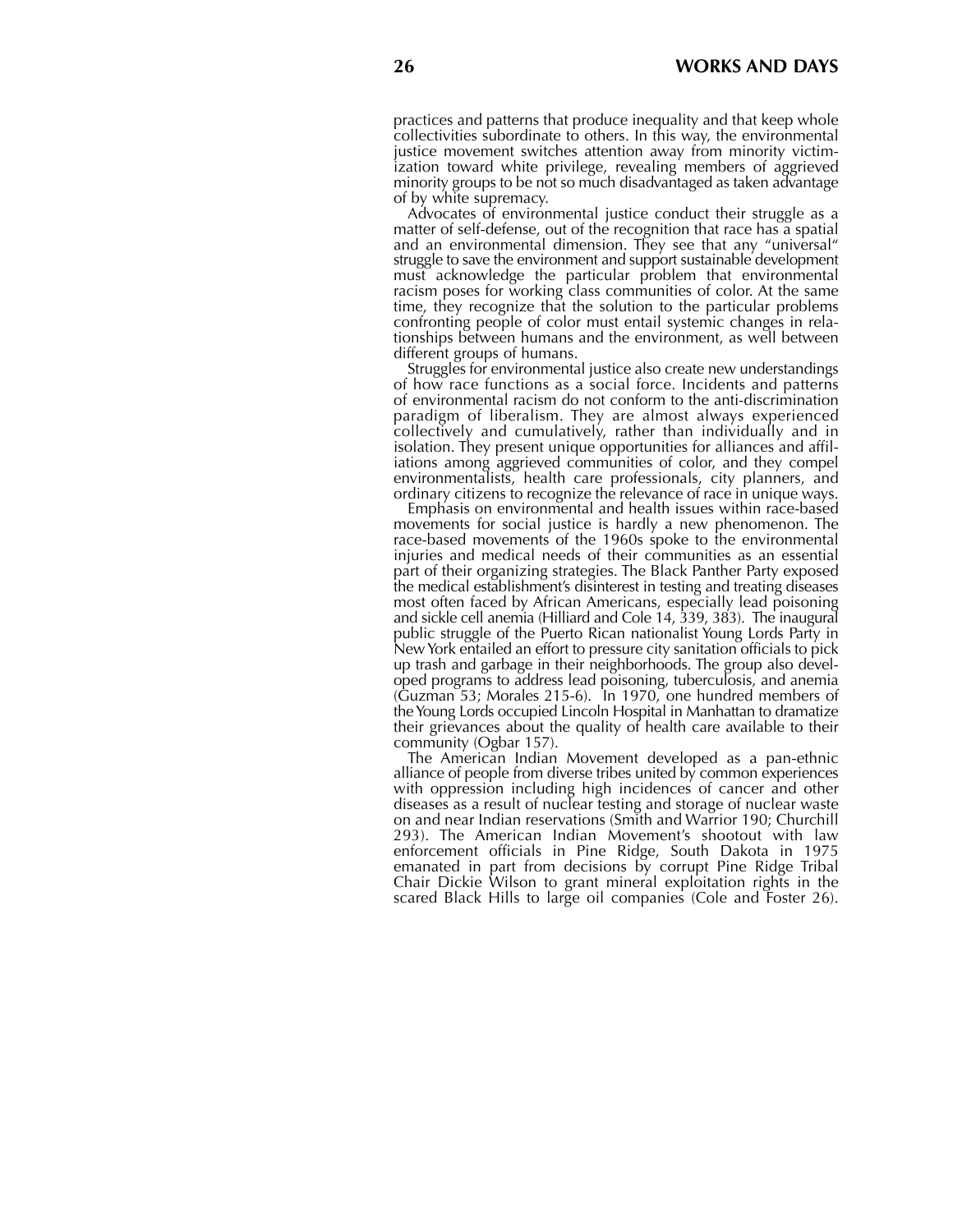Even the more traditional trade union struggle waged by Cesar Chavez and the United Farm Workers Union succeeded in uniting Mexican American farm workers with consumers through a shared struggle against the growers' use of pesticides on crops (Pulido 57-124).

Today, young Laotian immigrant women still in high school have joined with the African American-led West County Toxics Coalition in Richmond, California to fight against the storage of toxic, explosive, and corrosive chemicals near their homes, lax safety practices by nearby refineries that have resulted in explosions and accidental emissions of pollutants, and against lead and other contaminants in the ground, water, and air. African American activists in Milwaukee, New York, Boston, Baltimore, St. Louis, Chicago, and Los Angeles have mounted campaigns designed to pressure city and state officials to enforce laws banning lead-based paint on the interior walls of apartments and houses inhabited by children from low-income families. Native American activists in Wisconsin have taken the lead in establishing an inter-racial coalition against efforts by Exxon and other multinational corporations to mine sulfide deposits in the environmentally sensitive Wolf River Watershed region. Chicano community activists in San Diego struggle against the way their neighborhoods are disproportionately impacted by pollutants from shipyards, chrome-plating shops, traffic from nearby highways, and storage of toxic wastes close to concentrations of population.

These struggles against environmental racism conform to the characteristics usually associated with "new social movements" in that they are locally based, territorially defined, pragmatically oriented toward immediate ameliorative reforms, and organized around the social identities of race rather than around ideological critiques of capitalism (Touraine *passim*). Yet the racialization of space and the spatialization of race are class projects in the U.S. By concentrating the worst hazards environmental hazards in minority communities, capitalists attempt to divide the working class, to recruit white workers to the cause of uncontrolled development, and to make the health injuries suffered by working class communities of color appear to stem from their own poor choices about nutrition, health, and housing rather than from corporate recklessness and greed. Yet precisely because spatial segregation plays a vital role in the ideological legitimacy and political hegemony of capitalism, the challenges posed to environmental racism from within aggrieved communities of color contain the potential to create struggles that unite the particular and the universal in new ways, that start with the situated knowledge and specific oppressions of working class people of color and then proceed to build affiliations and identifications capable of challenging the pursuit of profit as the primary principle guiding individual and collective life.

Aggrieved communities of color are positioned to play a prominent role in the environmental justice movement because they experience their identities as raced subjects always in concert with deadly health consequences. For them, environmental activism is a matter of direct self-defense. The movement for environmental justice has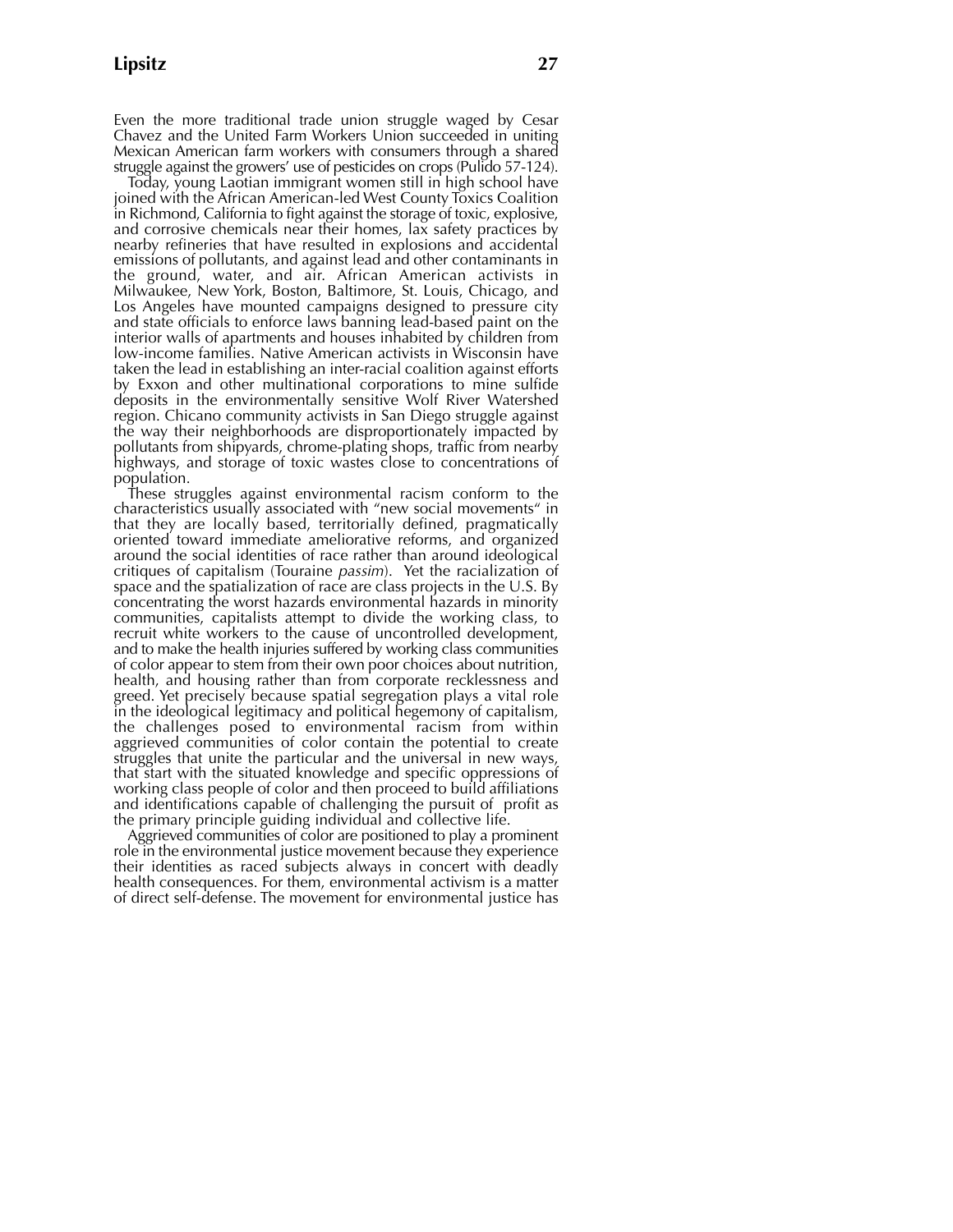also demonstrated, however, that communities lacking in material resources can draw on rich legacies of struggle that arm them with sophisticated and supple strategies when confronting contemporary configurations of power. Unlike trade unions and political parties, race-based movements for social justice remain important sites for the preservation of collective memories of past struggles and for the generation of both the organic solidarity and the connecting strategies required by contemporary social movements.

Despite the important victories of the Civil Rights movement during the 1960s, racial discrimination in the United States still denies people of color the full and free exercise of their rights as citizens and as humans. It imposes systematic obstacles to asset accumulation and barriers against bargaining freely over wages and working conditions. It relegates members of aggrieved racial groups to grossly unequal and inadequate access to education, housing, employment and health care. Housing segregation and the location of environmental hazards combine to make race the most important variable in determining who breathes polluted air, develops toxic amounts of lead in their bloodstreams, or eats fish poisoned by mercury. Corporations found criminally negligent for maintaining illegal toxic waste sites near neighborhoods inhabited by whites receive penalties in the courts five hundred percent higher than the penalties imposed on polluters of neighborhoods inhabited by racial minorities (Bullard "Anatomy" 21; "Environmental" 9-10). Sixty percent of African Americans and Latinos and close to fifty percent of Asian Americans in the U.S. dwell in communities with uncontrolled toxic waste sites (Lee 49; Tai 207).

Asian Americans and Pacific Islanders in Los Angeles are more than seven times as likely to contract tuberculosis as whites (Landsberg B7). African American infants are twice as likely as white infants to be born with low birth weights and twice as likely to die in infancy (Edelman 11). Close to seventy-five thousand African Americans die every year because of unequal access to nutrition, health care, and environmental protection (Shields 3). Asian immigrant workers across the country find themselves concentrated in industries replete with occupational health hazards such as dry cleaning, textile manufacturing and assembly, fishing, and microelectronics (Tai 189). Native Americans as a group experience the highest rates of death from plague disease, exposure, and malnutrition. The infant mortality rate among Indians is fifteen times the national average. Native men living on reservations have a life expectancy of 44.6 years compared to the national average of 71.8 years for non-Indian men. Indian women living on reservations have a life expectancy of 47.8 years compared to 80 years for non-Indian women (Churchill 293). Navajo teenagers experience organ cancer at a rate 17 times the national average (Wenz 66). In areas like the Mescalero Apache reservation, where the U.S. government has tested atomic weapons, Indian children experience bone cancer at five times the national average and are twice as likely to be born with learning disabilities and congenital or genetic abnormalities than Indian children born elsewhere (Churchill 294, 308).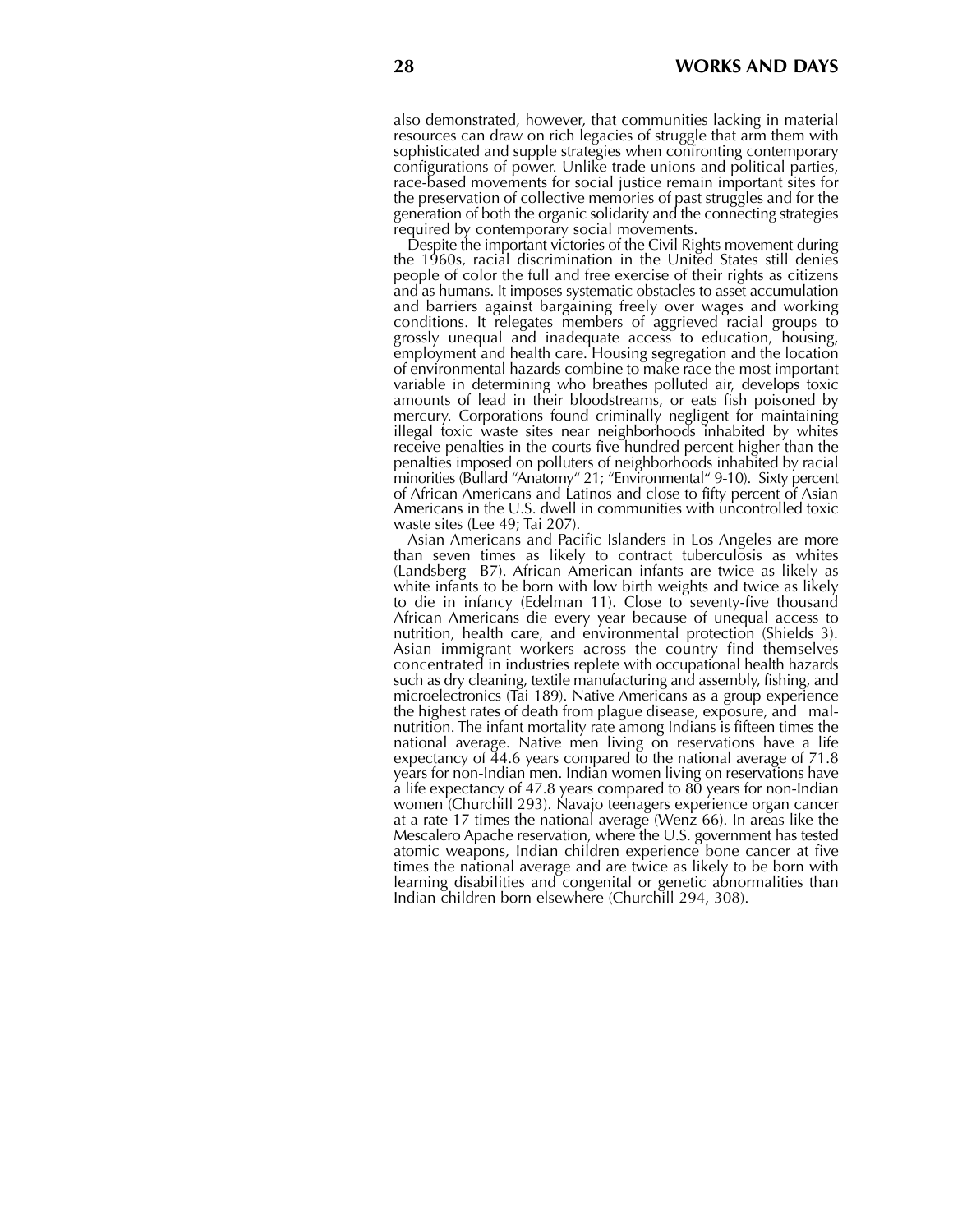Forty-three percent of the electronics and computer assembly line workers in California's "Silicon Valley" are Asian Americans most of them women. They experience occupational illnesses three times as frequently as workers in general manufacturing, suffering especially from damage to their reproductive and nervous systems. More than half of all textile and apparel workers in the  $\dot{\cup}$ . S. are women of Asian descent. They contract respiratory illnesses frequently because of the increased exposure to arsenic, formaldehyde, dyes, and fiber particles that is a routine part of their work (Sze 92). The health of these vulnerable immigrant workers is endangered, in part, because their employers know that they can violate workplace safety laws routinely with impunity. The state of New York employs only five Department of Labor inspectors to monitor the state's more than four thousand garment assembly workplaces. In California, state and federal inspectors inspect less than twenty-five percent of the garment shops every year. In addition, penalties for violations are so small that employers can easily consider the occasional fine as merely a small cost of doing business (Foo 69).

In the Chicano neighborhoods of Barrio Logan, Logan Heights, and Sherman Heights in San Diego, local industries spew three million pounds of toxic pollution into the air every year. These neighborhoods account for little more than two percent of the population of San Diego County, but more than a third of the County's hazardous wastes are generated or stored there, some 32 million pounds per year. Twenty-eight percent of Latino children in these neighborhoods (and those adjacent to them in Southeast San Diego) have been diagnosed with probable or possible asthma—about four times the national average ("Air Salta" 5; "Environmental Racism" 5).

Impoverished African American children in cities across the country live in dwellings with lead-based paint on interior and exterior walls, exposing them to the dangers of developing toxic levels of lead in their bloodstreams. National studies reveal that poor black children have a far greater degree of contracting lead poisoning than poor white children. Among the working poor, black youths are three times as likely to develop lead poisoning compared to their white counterparts (Bullard 21). Medical authorities in St. Louis in 1998 discovered 1,833 new cases of childhood lead poisoning, and estimated that somewhere between twenty and twenty-five percent of local youths had toxic levels of lead in their bloodstreams—nearly six times the national average. In some black neighborhoods the figure was closer to forty percent. Yet the city of St. Louis has only enough money to screen fewer than half of the children who need to be tested every year. Rather than detoxify lead-filled environments by removing and replacing window and door frames with lead based paint before children get sick, the city of St. Louis, in effect, uses black and poor white children's bodies as lead detectors, cleaning up the environment only after they have contracted the disease (Higgins 17).

Race-based campaigns for environmental justice draw their distinctly racialized dimensions from the unmistakably racialized nature of environmental injuries. They draw upon the organic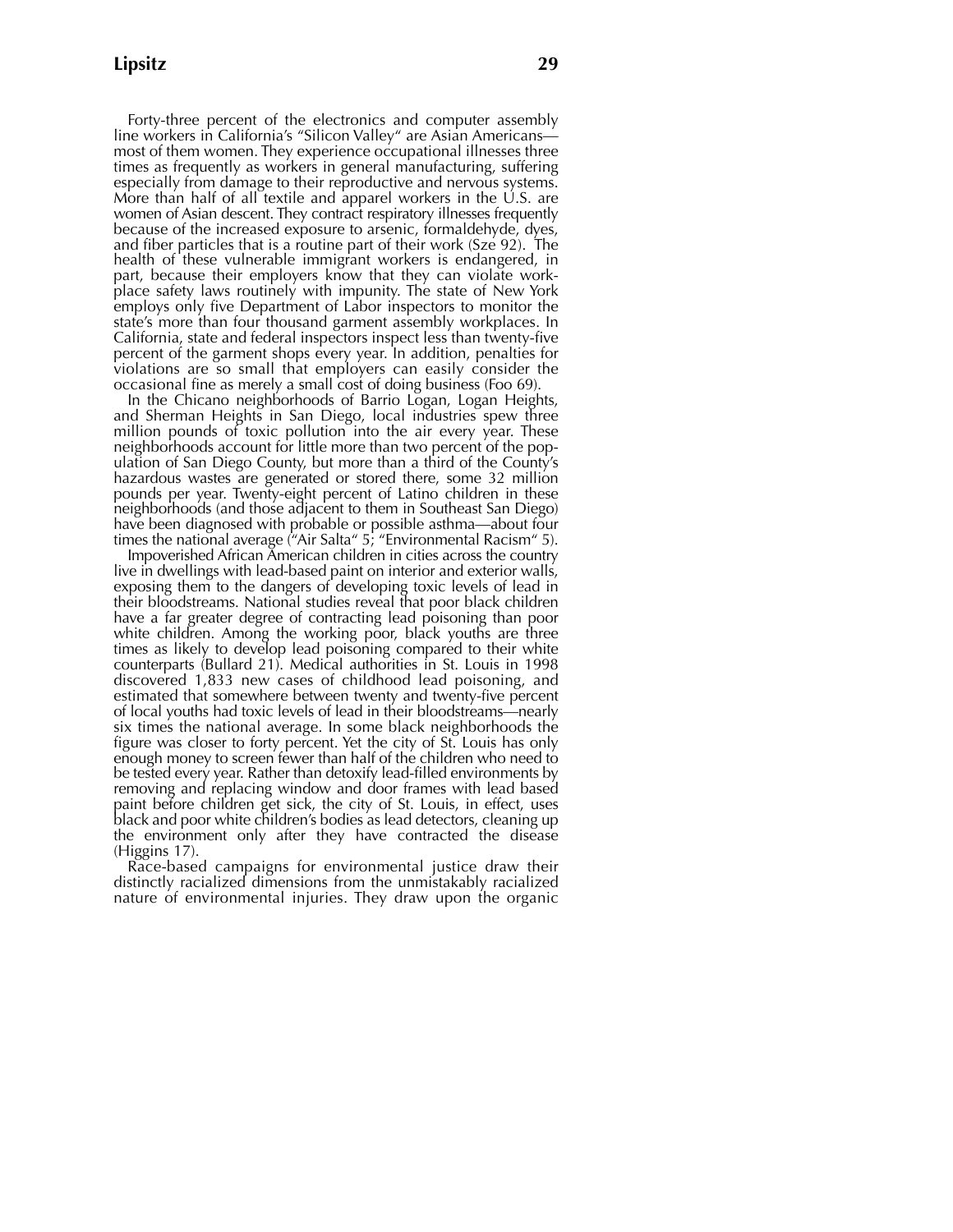solidarity that exists among people who experience oppression in the same ways, who recognize that they face a common condition because of their color. But this grounding in organic solidarity also leads the way toward connecting ideologies capable of building collective struggle with members of other groups. Just as the identification of environmental racism encourages pan-ethnic solidarity for members of any one racial group, it also discourages dis-identification and inter-group competition among communities of color. White supremacy in the United States no longer works through simple exclusion, it also entails pitting communities of color against each other, attempting to persuade each aggrieved group that it can make gains only at the expense of other people of color. The environmental justice movement, however, unites diverse communities, because white supremacy impose similar (although not identical) burdens on all racialized groups, and consequently make it possible for members of those groups to see affinities, affiliations, and families of resemblance with other people of color.

At the same time, while grounded in an explicitly anti-racist frame, the environmental justice movement can never be only about color. Its environmental critique calls for new ways of organizing work, developing resources, and planning spatial relations. Unlike the old identity-based "civil rights" movements that too often settled for placing "dark faces in high places" (Gill 157), the environmental justice movement pursues priorities more subversive to the rule of capital than simply desegregating the ranks of the pain inflictors of this world.<sup>1</sup>

The environmental justice movement is about culture as well as about color. To succeed, it needs to give a politicized meaning to racial identities, to produce people who draw their identities from their politics rather than their politics from their identities. Yet it cannot do so by ignoring race. Instead it must speak so specifically to racial injuries that it educates its members about the way race functions in the U.S. today, not as an aberrant instance of social injustice in an otherwise fair and equal society, but rather as the key crucible where inequality is learned, legitimated, and naturalized.

Race-based movements come into existence when aggrieved populations turn negative ascription into positive affirmation. Racism can be a great organizing impetus: when diverse people are all subordinated because of their race, the experiences that they share build close bonds. Common experiences make solidarity seem organic, natural, and necessary. Yet this organic solidarity can lead to essentialism; to a belief that the racial categories invented by the oppressor are real, and moreover, that they form the only possible source of solidarity. This kind of race-based thinking, so common in nationalist groups, suppresses the plurality of the group and subordinates the non-racial aspects of identity—class, gender, language, religion, sexuality, etc.—to a lesser sphere. It encourages racial groups to disown and dis-identify with non-normative members of their own communities (Shah 224-44). Yet no one lives his or her life solely as a racial subject: at different times in a life race might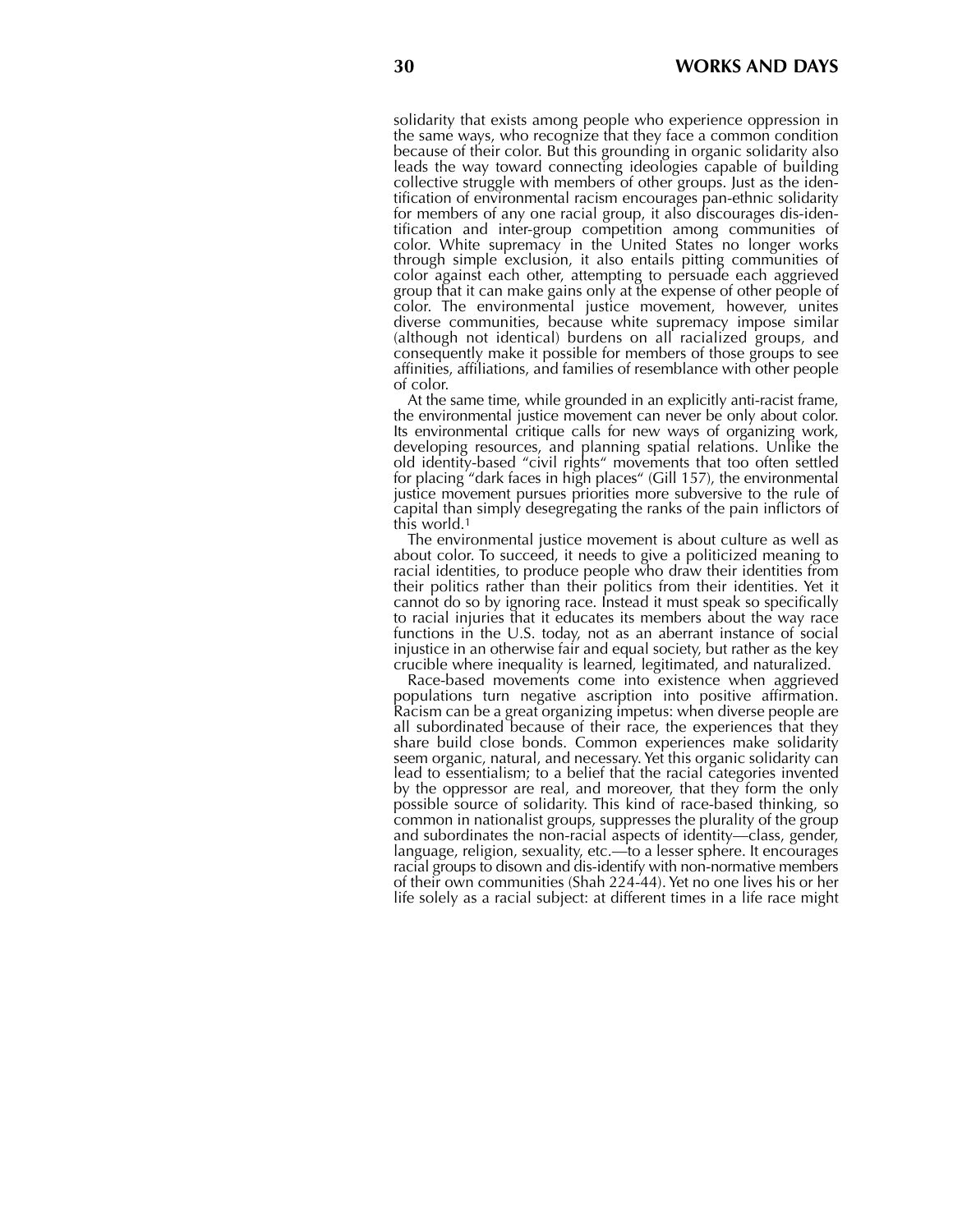mean everything or it might mean nothing. When police officers routinely harass black motorists simply because they are black, all blacks are likely to be concerned. But black women and black gays and lesbians might find that on issues of domestic violence or homophobia their allies include members of other racial groups and that the ranks of their enemies include other African Americans.

The identities generated in and around recent struggles for environmental justice in Richmond, California prove that identities can be both fixed and fluid. People who share the same racial or political identity are never actually identical, but they may decide tactically at any given moment that the experiences that unite them are more important than those that divide them. Yet the same identities that generate one kind of organic solidarity can obscure the ways in which power works, especially the ways in which raced identities never exist in isolation from other hierarchies. The coalition leading anti-racist efforts in Richmond includes the West County Toxics Coalition, the Asian Pacific Environmental Network, and the Laotian Organizing Project. These groups acknowledge racial identities in order to build organic solidarity and to speak honestly to injuries that are specifically racial in nature. But they do not settle for a politics based on embodied identity; instead, they give a political meaning to identities in order to encourage people to base their identities on their politics.

In the city of Richmond, oil refineries, waste incinerators, and factories producing pesticide, fertilizer, and other chemical products pollute the air, land, and water. The population of the neighborhoods adjacent to Richmond's industries is 48.8 percent African American; 26.9 percent white; 8.2 percent Asian or Pacific Islander; 0.8 percent Native American; and 15.3 percent "other" including Chicanos and Arabs. The area has experienced 35 major industrial accidents and thousands of minor incidents between 1989 and 1999, a deadly series of explosions, oil spills, chemical leaks, fires, and releases of toxic gases. The Chevron Oil refinery in Richmond stores more than 11 million pounds of corrosive, toxic, and explosive chemicals in sites near residential neighborhoods. The plant had more than 300 accidents between 1989 and 1995 ("Environmental Justice Case Study").

The size of the Laotian population of Richmond and San Pablo, California increased by over ten times between 1980 and 1990. For Laotian families accustomed to subsistence fishing and gardening, the air, water, and land polluted with mercury, dioxin, and polythe air, water, and land polluted with mercury, chlorinated biphenyls in their new neighborhoods held dreadful health risks (Tai 190-91). The linguistically-isolated and economicallyimpoverished Laotian American community in Richmond faced harsh conditions. Their traumatic history of war in their home country, followed by refuge and exile in the United States with few material resources at their disposal exposed them to an uninterrupted chain of hardship and misfortune. Immigrant women in the group developed one of the highest percentages of breast cancer among any group in California, while industrial accidents and toxic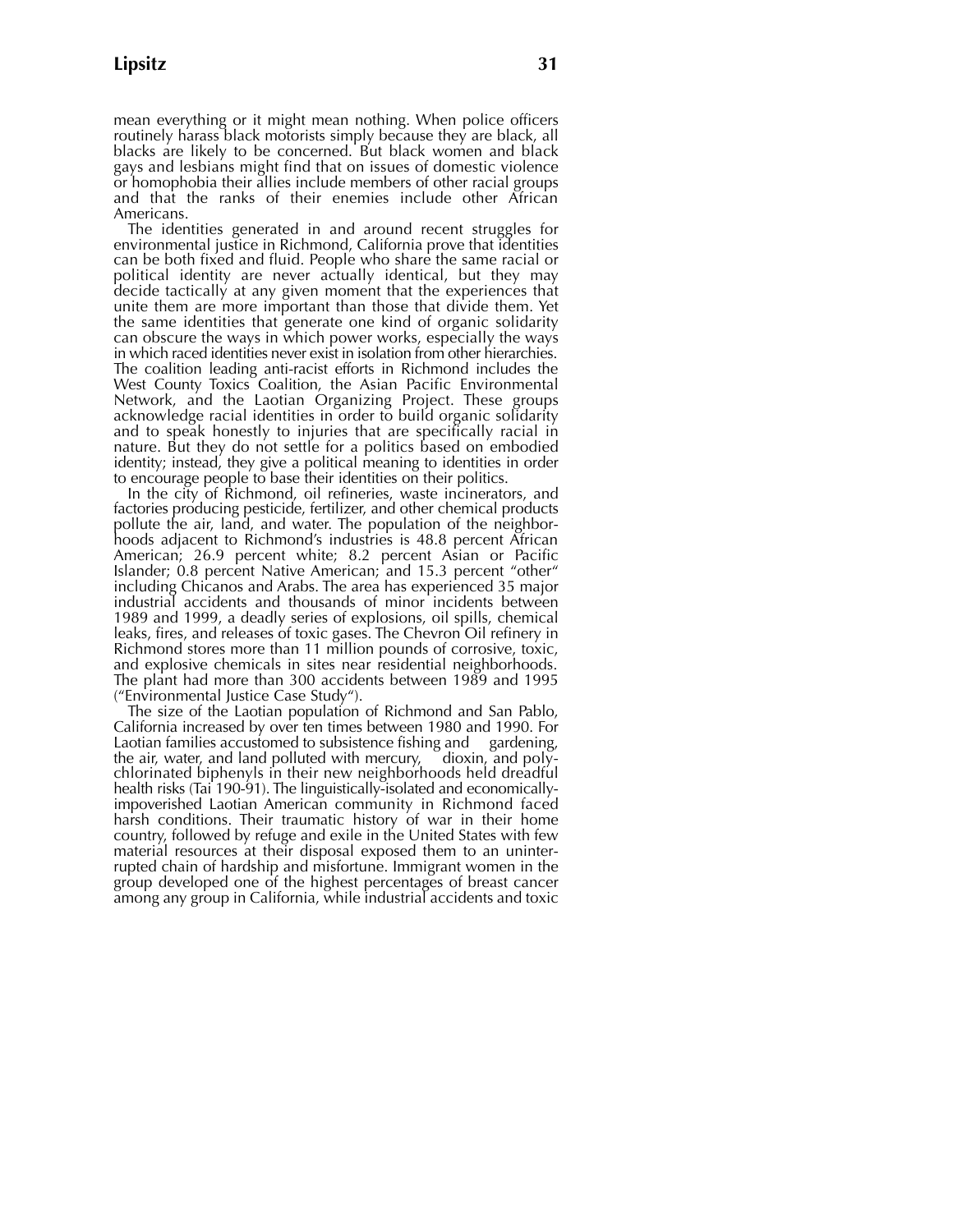discharges imperiled the health of senior citizens and youths alike. They even experienced a rash of hate crimes against their community committed by African Americans who resented their presence in one of the few territorial spaces in the area that seemed under the control of black people (Reed A13).

Yet anti-racist organizing help change the ways that race was experienced in Contra Costa County. Asian American feminists led by Peggy Saika of the Asian Pacific Environmental Network launched an organizing project to mobilize Laotian Americans. They made special efforts to involve immigrant daughters in their efforts, providing leadership training for them through the Laotian Youth Project. APEN made an alliance with Henry Clark and the predominately African American West County Toxic Coalition. They invited blacks and Laotians to join together to fight for better health care, less pollution, and multi-lingual warning signs and phone links about toxic accidents.

Drawing on a long history of African American activism in Richmond, more than 1,000 local residents had already organized the West County Toxics Coalition in 1986.<sup>2</sup> Under the leadership of Henry Clark, the group targeted the Chevron Corporation, the largest and wealthiest employer in Richmond. Chevron would be a formidable foe, but its very size guaranteed that it could withstand challenges and implement reforms without having to close down and take jobs away from Richmond. Moreover, the company has a high public profile, spending large sums of money every year on advertising proclaiming the firm's commitment to the environment. One representative set of advertisements asked "Do people care about the environment" and then replying to its own question announced "People do," followed by a description of Chevron's charitable donations and business practices that might be considered environmentally conscious.

When Chevron managers refused to repair equipment or shut down older equipment, the Coalition responded through public pressure. Picket signs carried by Coalition members inverted the corporation's advertising slogan by asking "Do people destroy the environment? People do." The group forged alliances with public-spirited scientists and attorneys who gave them technical and legal advice free of charge. Mass mobilizations, letter-writing and telephone campaigns, and demonstrations at meetings of the Richmond city planning council secured that body's support for a proposal requiring Chevron to put 50 million dollars into a community development fund to offset the negative impact that its activities had on the local environment. The city council—many of whose members received electoral campaign contributions from Chevron—overturned the planning council's decision, but the Coalition nonetheless negotiated an agreement with Chevron in 1994 that secured five million dollars for safety improvements at the Chevron plant, the establishment of a community health center, pollution prevention measures, community beautification projects, and job training programs for local residents. In 1996, the Coalition waged a campaign that included sending 1500 letters to the California Environmental Protection Agency to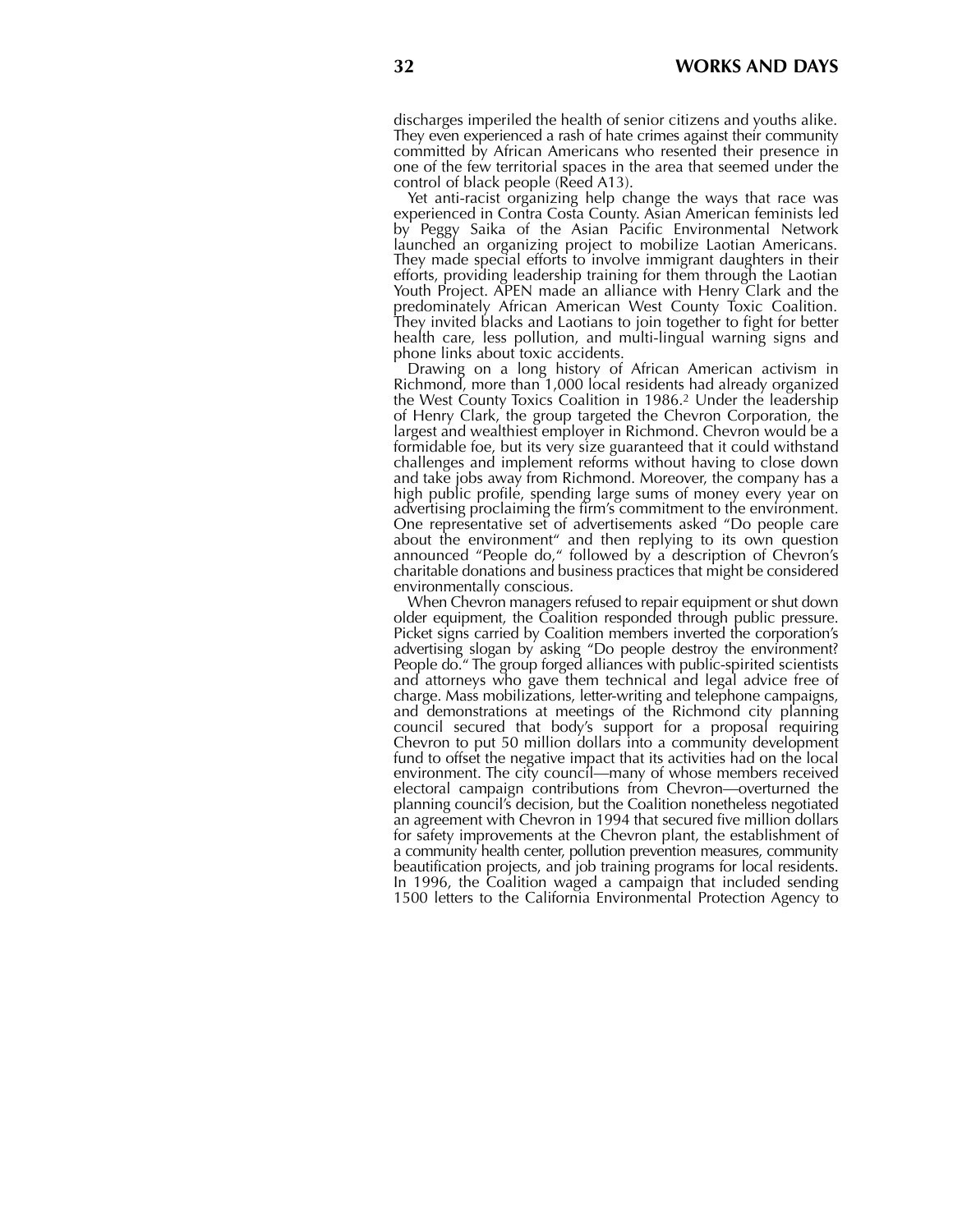protest the continuing hazards posed to their community by one of Chevron's incinerators. Stung by the ensuing bad publicity, Chevron announced that it would shut down the incinerator within a year ("Environmental Justice Case Study").

Although led by African Americans and rooted in the historical struggles of that community, the West County Toxics Coalition included members of other groups, most notably the Asian Pacific Environmental Network's (APEN) Laotian Organizing Project and Youth Initiative. Started in 1995, this organizing campaign sought to encouraging immigrant youths to take leadership roles in their community's struggles for health, well-being, and human rights. Forced to live near toxic hazards because of racial segregation and their own poverty, Laotian immigrants suffer from Richmond's pollution as much or more than any other group. Their traditional modes of subsistence brought with them from Laos often expose them to unexpected dangers in North America. They cultivate vegetables in contaminated soil and catch fish from polluted waters, while their cultural and social isolation leaves them less aware than long time residents of the dangers they face from air polluted by toxic emissions. Laotian immigrant women have the highest rate of deaths from breast cancer of any group in Contra Costa County (Parr 1).

Feminist activists from the Asian Pacific Environmental Network started the Laotian Organizing Project as a means of connecting second and third generation descendants of older immigrant groups (Japanese and Chinese) with the most aggrieved groups of new immigrants from Southeast Asia. They also hoped that an organized project aimed at "Laotians" might help unite a community whose members often had more allegiance to ethnic identities as Hmong, Lao, Mien, or Khmu than to their national identities as Laotians. The APEN organizers also hoped to combine feminism as well as environmentalism with race-based activism by cultivating the leadership capacities of teenage women in immigrant households who often find themselves placed in roles as mediators between their ethnic communities and social institutions such as schools, police departments, and social welfare agencies. Daughters in Asian immigrant families often find themselves caught between cultures, dismissed as too quiet and family-centered at school yet chastised for being too loud and "American" at home.

Environmental justice activism with the West County Toxics Coalition opened up new roles and identities for the young women targeted by APEN's Laotian Organizing Project. They became "women of color" in the West County Toxics Coalition, an identity that emphasized their shared subordination by race and class with African Americans, Mexican Americans, and Native Americans. Within the activities of APEN they became "Asian Americans," part of a pan-ethnic coalition of immigrants and the descendants of immigrants from Asia whose many different nationalities, languages, and religions become temporarily put aside in order to respond to the prevalence in the U.S. of "Asian lumping" whereby whites treat all immigrants from Asia as a unified (and largely unwanted) ethnic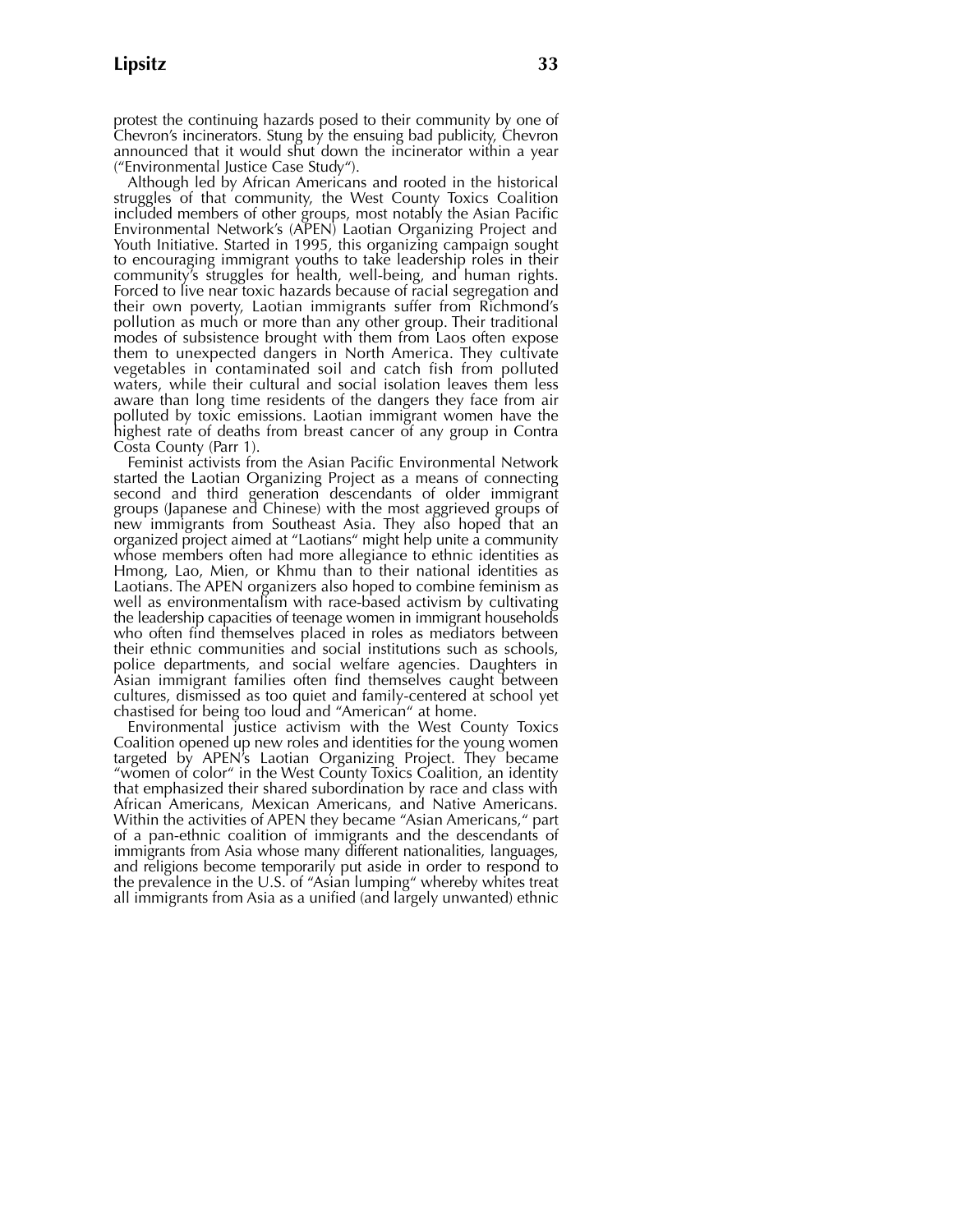group. As activists with the Laotian Organizing Project they helped construct a unified "Laotian" identity that temporarily suspended the diversity of a population that included migrants from rural areas and from cities, immigrant workers and immigrant capitalists, followers of different religions, and members of ethnic groups with long histories of mutual antagonism in Laos. Encouragement from Asian American feminists from APEN also encouraged these young women to inhabit a gender identity as women that challenged the norms of both their patriarchal families and their sexist peer groups at school. Fam Linh Saechao, recruited to the project when she was 13, explains "APEN gives us a place where we can come together and identify as Asian women. It gives us a place to be both Laotian and American, some kind of middle ground to talk about the struggles we have with our families, no matter if we are Lao, Mien, Hmong, or Khmu" (Parr 1).

Young women like Fam Linh Saechao do not have to choose one overarching identity; they can be women of color, Asian Americans, feminists, Laotians, Americans, environmental activists, students, immigrant daughters, and members of distinct ethnic groups all at once. Each identity provides its own optic on power, its own epistemology, and its own basis for alliance and affiliation. Solidarity based on identity is limited, but solidarities based on identities are unlimited (Sandoval 183; Lowe 317).

The Wolf River Watershed Education Project offers another exemplary environmental justice struggle. In Wisconsin during the late 1980s and early 1990s, Native American activists fashioned an alliance with environmentalists, human rights advocates, and even with former white supremacists who had previously been bitter opponents of Native American Treaty Rights to defeat the efforts by the Noranda and Exxon Corporations to expand mining activities in Northern Wisconsin.

Many of the people who became prominent in the WWEP's campaigns in the mid and late 1990s had been bitter enemies a decade earlier. During a period of economic downtown in rural areas in the late 1980s, white supremacist organizers convinced a significant number of the local sport fishers, entrepreneurs, and workers in the tourist industry that the area's decline stemmed from a shortage of fish caused by overfishing by Ojibwe Indians. The Native Americans actually fished very carefully—never taking more than three percent of the fish in northern Wisconsin. The region's decline had nothing to do with spearfishing, but everything to do with neo-liberalism, globalization, the evisceration of the welfare state, and capital flight from rural areas like Northern Wisconsin toward even more exploited and impoverished regions of Asia, Africa, and Latin America.

Treaties between the federal government and Wisconsin's Indian nations in 1837 and 1842 relegated Native Americans to reservation land and opened up the rest of the region to white settlement.<sup>3</sup> These treaties stipulated that Indians retained the right to use natural resources on lands in traditional ways—to cultivate wild rice and medicinal plants, to hunt game, and to fish. Most of these rights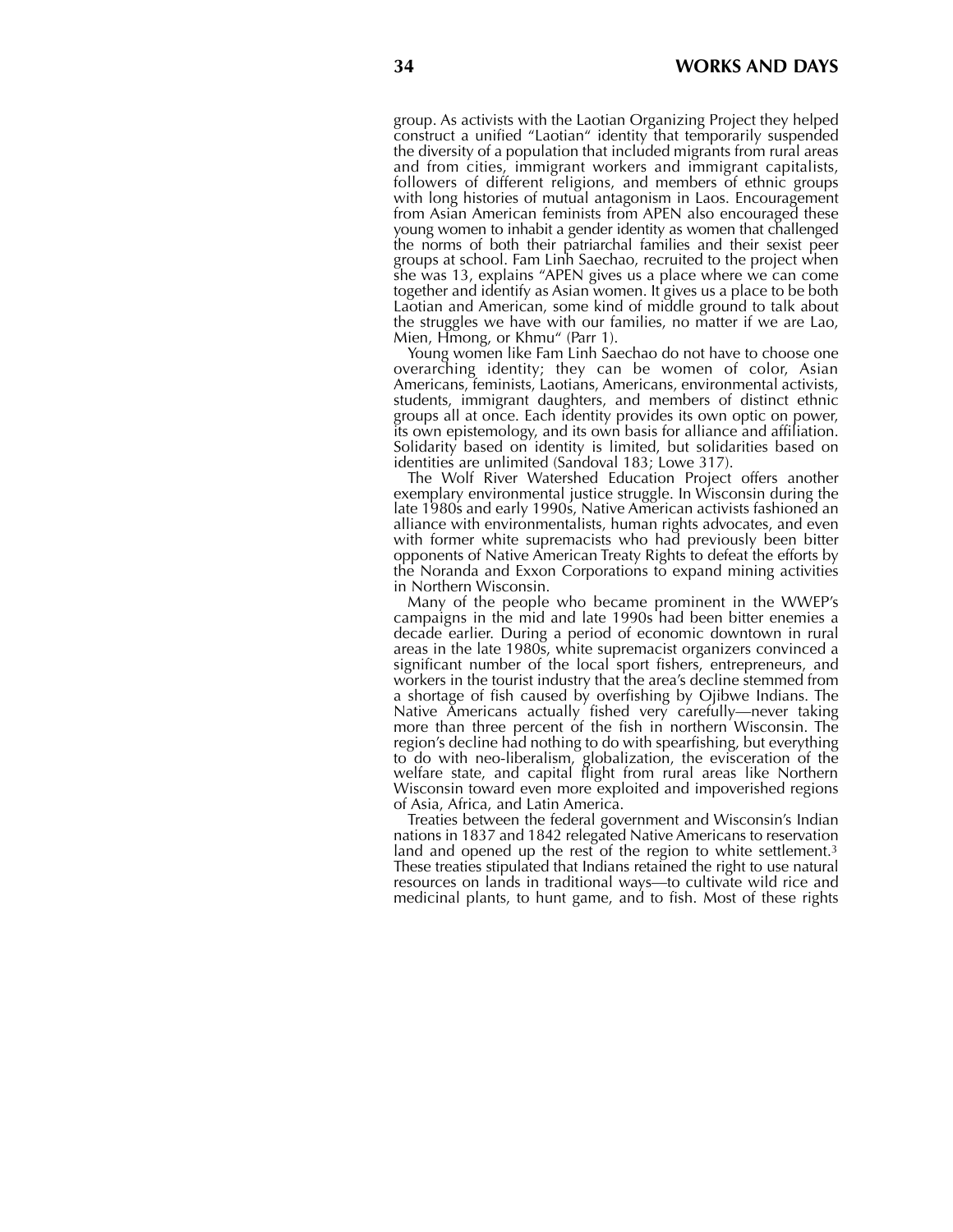were unilaterally abrogated by subsequent legislative and judicial actions by whites. Spearfishing by the Ojibwe only resumed as a result of a federal court order in 1983—one hundred and forty years after they had been guaranteed by treaty. Anti-Indian activists argued that the treaty rights gave Indians "special privileges" and that these privileges disadvantaged whites. They demanded an end to Indian spearfishing (of course without offering to return the state of Wisconsin to the Indians), using legitimate political means to pressure elected officials but also resorting to vigilante actions, mob violence, terror, and intimidation.

The white supremacists attempted to use anti-Indian resentment as the basis for constructing a historical bloc, using the language of equal rights pioneered by the civil rights movement to unite aggrieved whites against even poorer Indians. Paul Mulalley of Hayward, Wisconsin was arrested for carrying an uncased hunting gun, and then claimed that Indians enjoyed the privilege of not being arrested for violating state law. As a result, he started an organization that he named Equal Rights for Everybody (ERFE). Larry Peterson of Rhinelander, Wisconsin co-opted the rhetoric of the environmental movement in starting his white supremacist group—the Wisconsin Alliance for Rights and Resources. The acronym of his group—WARR—foregrounded heroic military masculinity as an identity capable of erasing the shame of rural poverty. A third group, Protect Americans' Rights and Resources (PARR) blended civil rights, environmental, and national chauvinist traditions. Some of these groups were more open about their white supremacist beliefs than others, but they worked together as part of a reticulated web to echo each other and augment the legitimacy of their cause by giving the appearance of having a broad and popular base.

The anti-Indian organizations attributed Northern Wisconsin's economic problems to reckless practices among Native Americans. This appealed to long entrenched prejudices against Indians while resonating at the same time with the contemporary national discourse of "white injury" that blamed the "special privileges" given to minorities as a result of the civil rights movement for the social and economic dislocations of neo-liberalism and globalization. What Ghassen Hage terms "the psychopathology of white decline" offered downwardly mobile whites a convenient scapegoat for their anger, while hiding from them the identity of their real enemy (Hage 9; Lipsitz 69-98). These impulses found reinforcement at the highest levels of government during the presidencies of Ronald Reagan and George Bush, both of whom showed contempt for demands that civil rights laws be rigorously enforced while caricaturing members of minority groups as lazy, criminal, and welfare-dependent.

During the anti-spearfishing campaigns, white supremacists presented themselves as defenders of the environment against the "reckless" practices of native peoples. One sign wielded by members of a mob attempting to intimidate Ojibwe spearfishers referred to the alleged scarce supply of a favorite local fish, and counseled "Save a Walleye: Spear an Indian." Others threw bottles,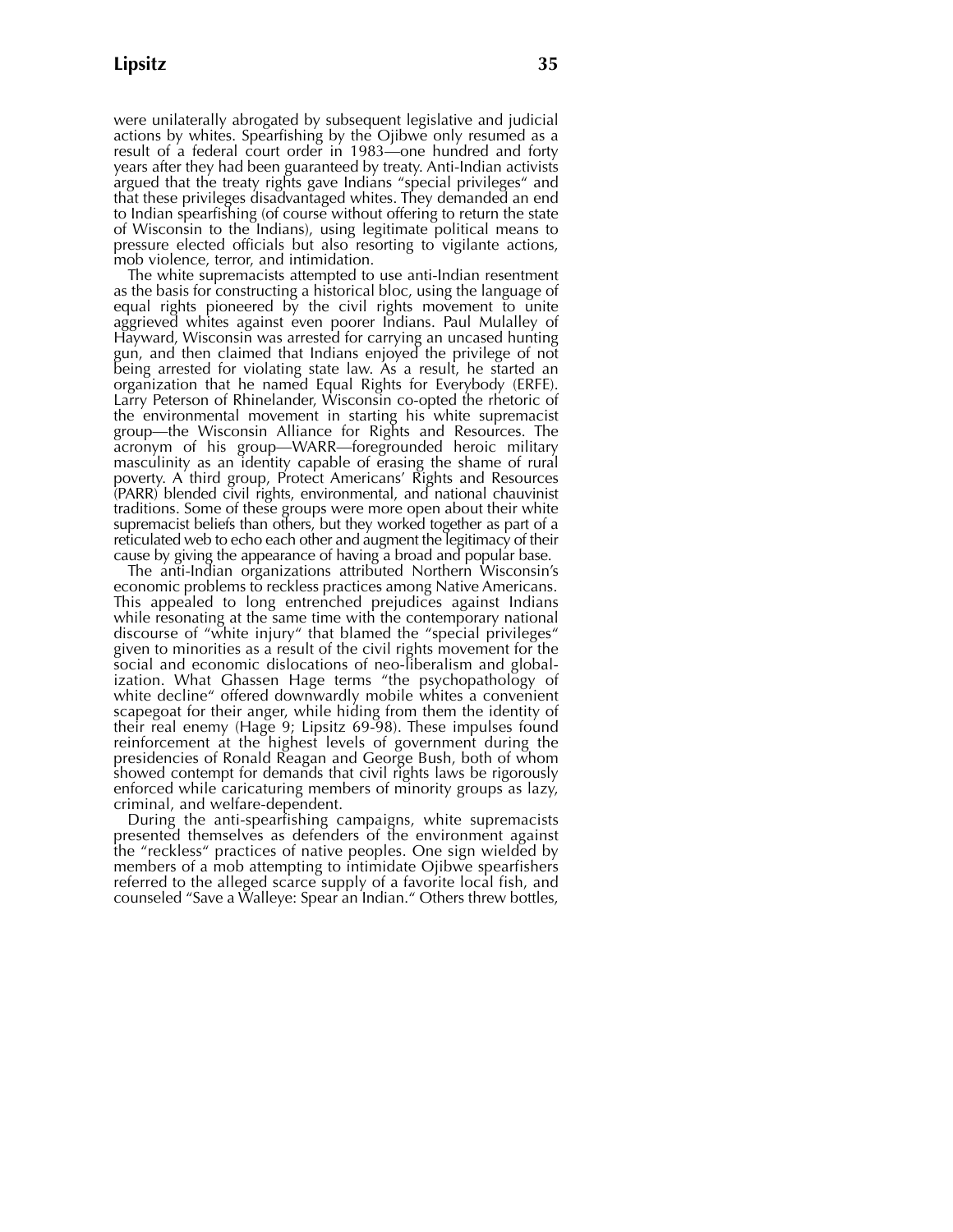rocks, and full beer cans at Native Americans and attacked Ojibwe boats with sniper fire, metal ball bearings, and pipe bombs (Grossman and McNutt 23). Signs and slogans prominent in their activities and displayed during attacks on indigenous spearfishers ridiculed the Indians as "timber niggers," "spearchuckers," and "welfare warriors." Environmental appeals became fused with appeals to brutality and even murder in signs proclaiming "Shoot an Indian, Save 25 Deer." Moreover the national moral panic over inner city crime proved useful to rural white supremacists who claimed that protections offered Indians by treaty rights had turned Indian reservations into havens for crime and drugs.

The anti-Treaty forces fused longstanding anti-Indian racism with contradictory elements of the reigning conservative moral panics about crime and welfare as well as liberal commitments to "equal rights" and the environment. Through violent direct action, extensive propaganda campaigns, and political pressure, they sought to channel the rage of working class and middle class white workers against economic restructuring into a crusade for white privilege. Oneida poet Roberta Hill (Whiteman) recalls the brazenness of anti-Indian racism at the peak of the anti-spearfishing protests. In her poem, "Preguntas" she notes, "In my home state, in Medford, Wisconsin, there is a bounty for brown women like me" (5-7). Referring to a sign she saw posted in a local store parodying the Turkey Shoots in small towns (at which marksmen firing rifles are awarded Thanksgiving turkeys for hitting a target), Whiteman writes, "The sign at the local pizzeria announces 'The First Annual Indian Shoot'" (8). Feeling this hatred of her people deep in her bones, Whiteman says, "I felt the bones in my fingers and I scruffed them across the sign. "'It is not the first,' the right fingerbones sang. 'It has never been annual' the left ones added" (9-13).

Yet leaders of Native American groups did not accept the binary oppositions at the core of their opponents' politics. Walter Bresette, spokesperson for the Red Cliff Lake Ojibwe tribe viewed the leaders and followers in ERFE, WARR, and PARR as misguided but capable of coming to other conclusions. Although of course he felt that the way they formulated their grievances was incorrect, Bresette recognized that the white supremacists had real complaints. He explained:

> The protesters were indeed threatened and their lifestyle was imperiled, but it was not the Chippewa who posed the threat. European Americans were victims of failed or nonexistent economic and environmental policies. They were victims of educational institutions that left them socially and historically illiterate. And, they were victims of new interests finding their way into the northland. (Whaley and Bresette 88)

Even at the apex of white supremacist hysteria, some Native American leaders, firm in their fidelity to exercising treaty rights, also saw the possibilities for affiliation with their enemies. Bresette observed in the heat of the battles of the early 1990s, "We have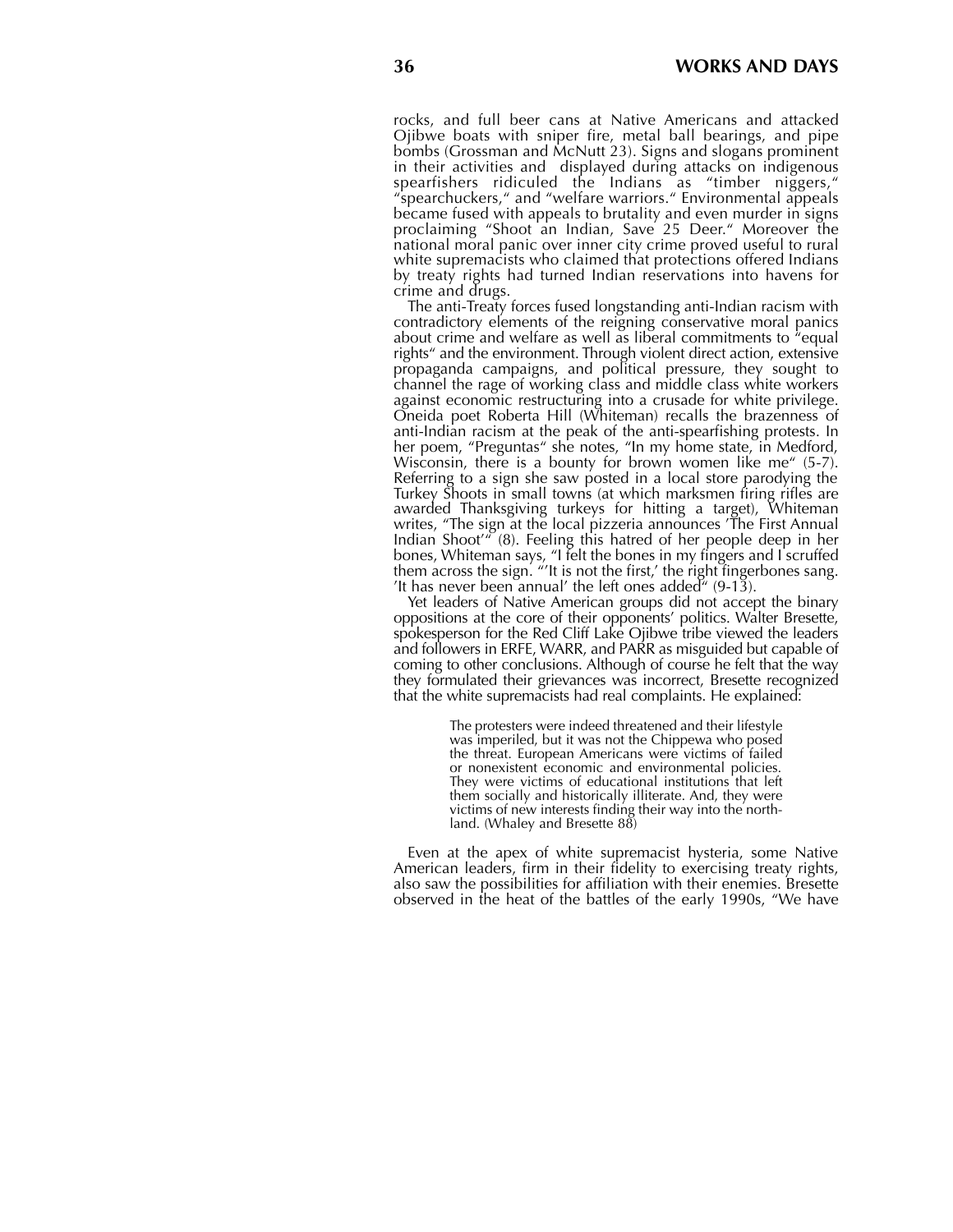more in common with the anti-Indian people than we do with the state of Wisconsin" (Grossman and McNutt 23). Sport fishers, entrepreneurs, and workers in the tourist industry needed a sound environment and a strong economy in the region just as Indians did. It was the state and its corporate backers who were responsible for depleting resources and diminishing the quality of life. The challenge that Bresette and other indigenous leaders faced was how to make those common interests clear to their enemies, how to rearrange the dominant historical bloc so that they could struggle for hegemony with, rather than against white workers.

The answer came through struggle and organizational learning. It came from the spread of new ideas that accompanied cultures of struggle. By necessity, this struggle initially pitted Native Americans and their supporters against their white supremacist opponents. The Midwest Treaty Network emerged from the fights over spearfishing. It began as a coalition between Indian and non-Indian supporters of tribal sovereignty and treaty rights.<sup>4</sup> They mobilized some 2,000 "witnesses" trained in non-violence to accompany Ojibwe spearfishers, document violent acts, and where possible, promote reconciliation. Defending treaty rights and helping to organize the Midwest Treaty Network offered important lessons to Indian activists about organizing and mobilizing for social change, lessons that would prove invaluable in the next phase of the struggle.

In 1994, the Noranda Corporation (a Canadian firm) attempted to open a zinc and silver open-pit mine in Oneida County. The Lac de Flambeau Ojibwe nation joined with white environmentalists to oppose the project because of the damage it would do to local wetlands. In 1995, another mining project led the Midwest Treaty Network to start the Wolf River Watershed Educational Project, which soon became a grass roots alliance of Native Americans, environmental activists, and sportfishing enthusiasts—including some of those who had followed white supremacists five years earlier. They mobilized to oppose plans by the Exxon Corporation to open a sulfide mine at a site one mile away from the wild rice beds of the Mole Lake Ojibwe people, five miles from the trout-filled Wolf River flowing through the Menominee Nation, and also five miles downwind from a reservation inhabited by the Potawatomi tribe.

The group organized rallies and speaking tours in support of a legislative act placing a moratorium on new mining in their part of the state. It created alliances with factory workers in Kenosha and Racine and with students and professionals in the state capitol city of Madison. Chris Nisan, leader of the Africana Student Union at the University of Minnesota traveled to the Wisconsin backwoods to tell a rally "The regular niggers is here to help the timber niggers" (Whaley and Bresette 141). Despite a \$2 million advertising and lobbying campaign by Exxon, the Wolf River Watershed Educational Project succeeded in getting their bill passed by the legislature. The Project built on that success through another successful legislative campaign, this time resulting in banning the use of cyanide in mining (Grossman and McNutt 23-24).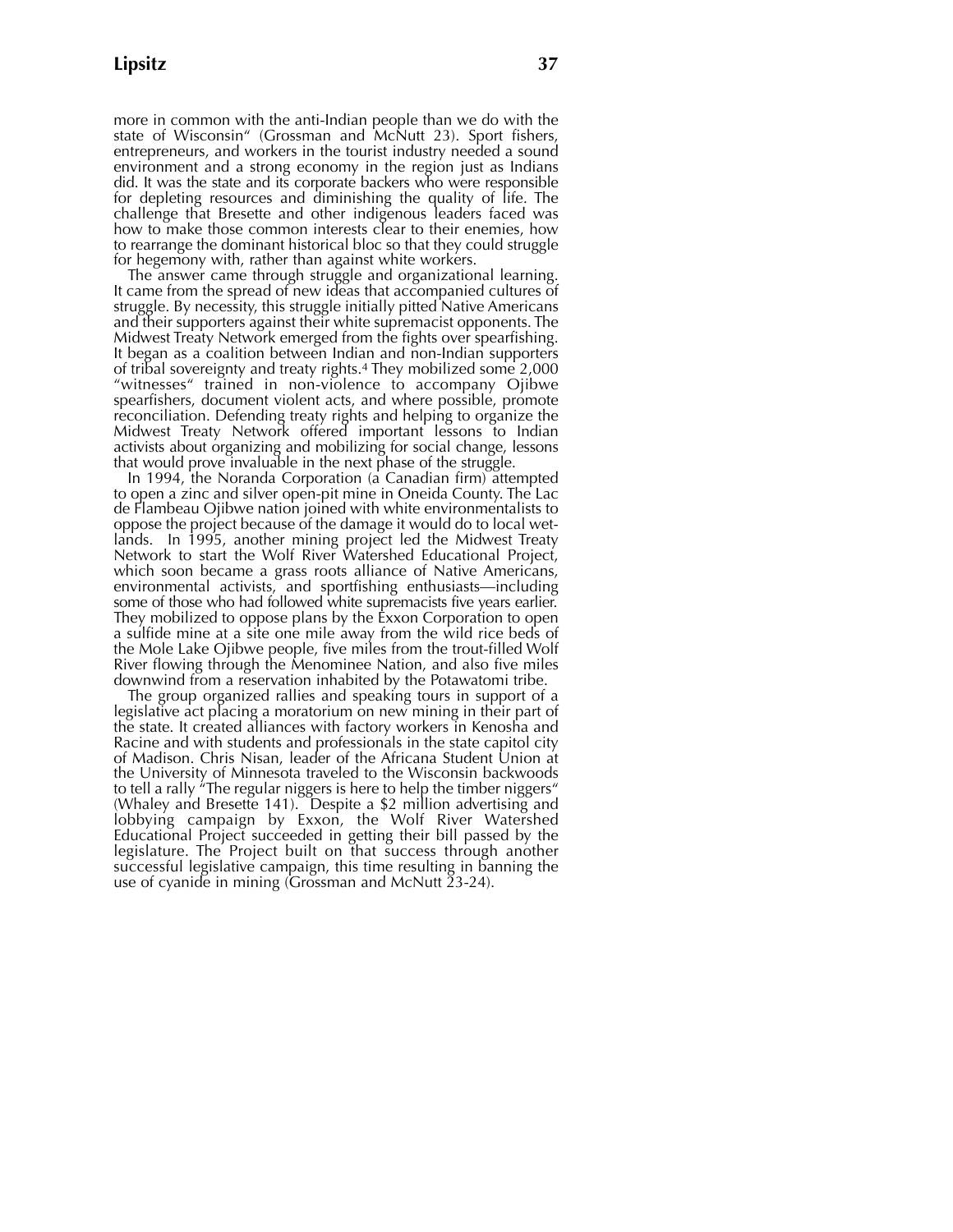The Wolf Watershed Educational Project brought together a broad coalition to pursue common aims. But it could not have done so without addressing the issue of race. Most of the Native American leaders who guided the Wolf Watershed Educational Project to success in the late 1990s relied on the things they had learned through the race specific mobilizations on behalf of their treaty rights a decade earlier. Part of this emphasis was strategic: treaty rights give Native groups automatic legal standing to sue in federal court over environmental issues, a standing not always extended to other citizens groups by judges predisposed to the corporate agenda. Part of this emphasis, however, was philosophical. The white supremacists of the early 1990s had taught the WWEP how white supremacy worked, how it prevented white workers from identifying their own class interests. They recognized that white supremacy is the default position in U.S. society, that race does not go away simply because it is not mentioned. They gambled that white workers would be willing to join with a movement that was explicitly anti-racist in the course of also being pro-environment and anti-corporate: that one political/racial identity could be traded for another more productive one.

Walter Bresette discerned the unpredictable possibilities in the composite identity of his enemies in part because of his appreciation of the diverse identities that he valued in himself. He attributed his ability to lead to his appreciation of his ability to learn, and grow, and change throughout is life. His stance as an activist had many different origins. He grew up in a largely Indian community, admiring the outspokenness of his mother's sister Toddy (Victoria Gokee), one of the first women to serve as a tribal chief in Wisconsin. She taught him lessons about activism "in her kitchen" (Whaley and Bresette 70-71). Yet Bresette knew little about his own background, about the history of native peoples, about their contemporary conditions. He found that people off the reservation and outside Indian communities provided him with crucial contacts, incentives, and resources that enabled him to learn what he wanted his Indian identity to mean.

A European American teacher, Veda Stone, opened doors to Bresette by inviting him to participate in a summer education program for 12 and 13 year-olds at the University of Wisconsin, Eau Claire. At that institute Bresette first met Clyde Warrior who would go on to be an important activist in the American Indian Movement and who had a way of being Indian that commanded respect and inspired Bresette (Whaley and Bresette 71). Similarly, the U.S. government's relocation program that aimed to destroy Native cultures by moving Indians off reservations and into cities enabled Bresette to move to Chicago. But like other urbanized Indians, he did not move into a homogenous undifferentiated "American" culture, but rather to the Uptown neighborhood in Chicago—an urban area that he could afford to live in, one populated by Appalachian whites, African Americans, migrants from the Caribbean, Central America, and South America, and later, refugees from Asia. In this multiethnic space, Bresette found opportunities for unexpected affiliations,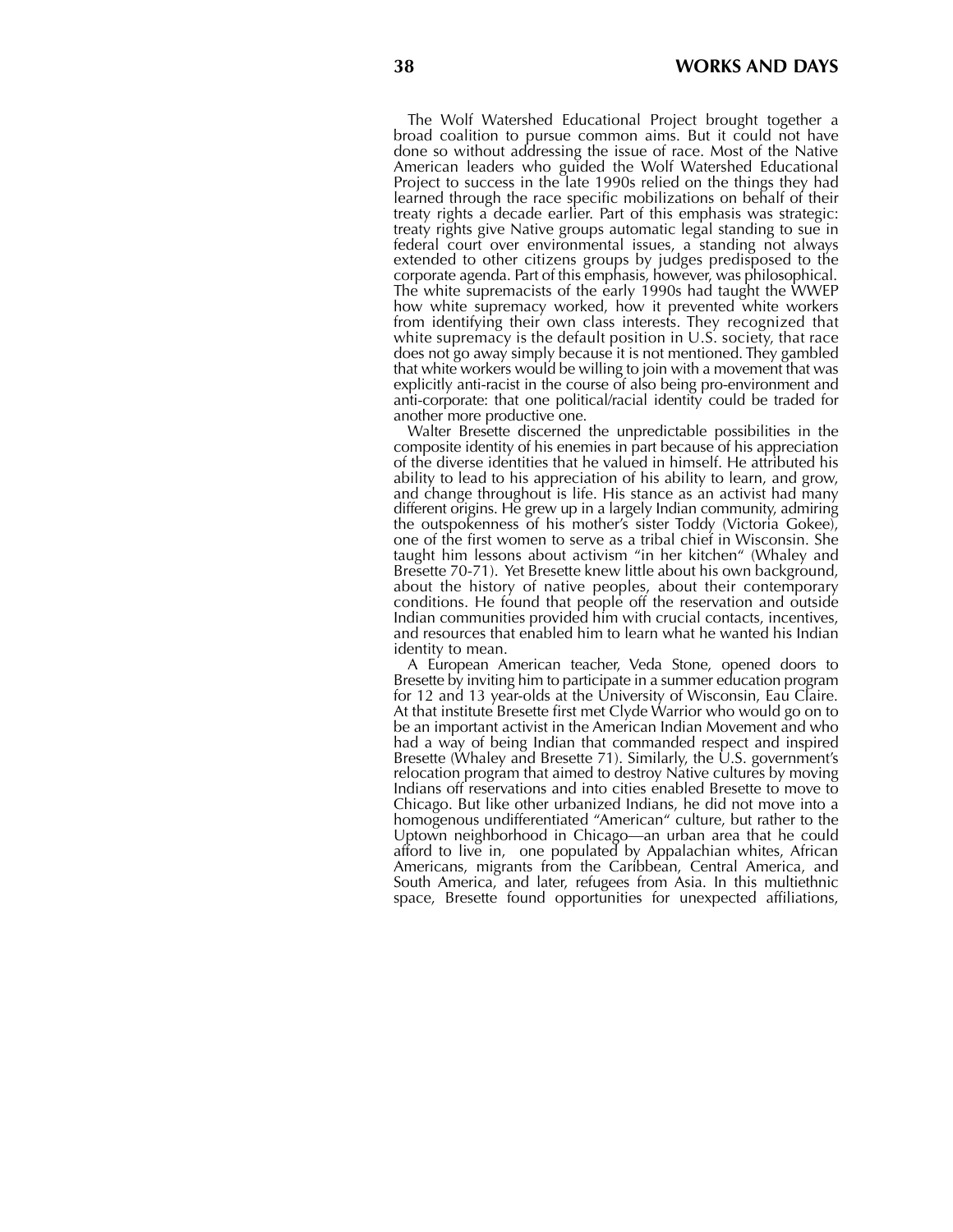identifications, and alliances. When police officers arrested him for participating in a public drum ceremony, Bresette got bailed out by African American neighborhood activists from the Black Panther Party and Operation Breadbasket. Seeing the power of racial solidarity among blacks—and embarrassed because he had not been able to answer a reporter's questions about Indians during a demonstration on behalf of a Menominee mother with nine children who had been evicted from her Uptown apartment—Bresette resolved to learn more about his culture, leading him to participate in education and action campaigns with members of other tribes. A lonely and cold vigil at the Wisconsin State capitol building in 1974 to support the Menominee takeover of an unused Alexian Brothers Abbey near their reservation in Gresham, Wisconsin motivated Bresette to learn more about his own tribe and to become more involved in their activities. Feeling "strangely composite" (to use Gramsci's term) caused Bresette difficulties, but it also enabled him to savor the dynamics of difference, to appreciate how struggle itself produced unpredictable kinds of organizational learning with emancipatory possibilities (Whaley and Bresette 73-74).

Bresette also learned not to write people off simply because they participated in hegemonic institutions, organizations, and activities. His life trajectory had taken him into the U.S. military, where he had conducted electronic surveillance in Japan. He had been the recipient of a Bureau of Indian Affairs grant to study advertising art once his military service had been concluded. Army intelligence and advertising agencies could hardly be construed as allies of native people, but the skills Bresette developed in both of those institutions proved valuable to his activist work once the right opportunities came his way.

The strangely composite composition of his enemies' ideology that had fueled their coalition initially, later came back to haunt them. White supremacist agitators attracted a large following in the campaigns against spearfishing by combining environmental, civil rights, and military images, but they lost credibility quickly with their core constituency when they displayed little taste for protecting the environment when it meant taking on mining companies and other corporate predators rather than just Indian spearfishers. Most important, Native American victories in the early 1990s made it clear that any coalition between Native and non—Natives would have to be a coalition among equals (Grossman and McNutt 22-25).

The Midwest Treaty Network and the Wolf Watershed Education Project demonstrate the significance of race-specific organizing—the imperative not to surrender all racial arguments to the other side. Expressly white supremacist concerns diverted the attention of whites in northern Wisconsin away from neo-liberalism and corporate plunder. In defending themselves from racist attacks, Native American activists in Wisconsin developed effective solidarity networks. But they also formulated a pro-environment and pro-Indian politics than eventually won over their enemies and enabled them to play a leading role in an inter-racial coalition.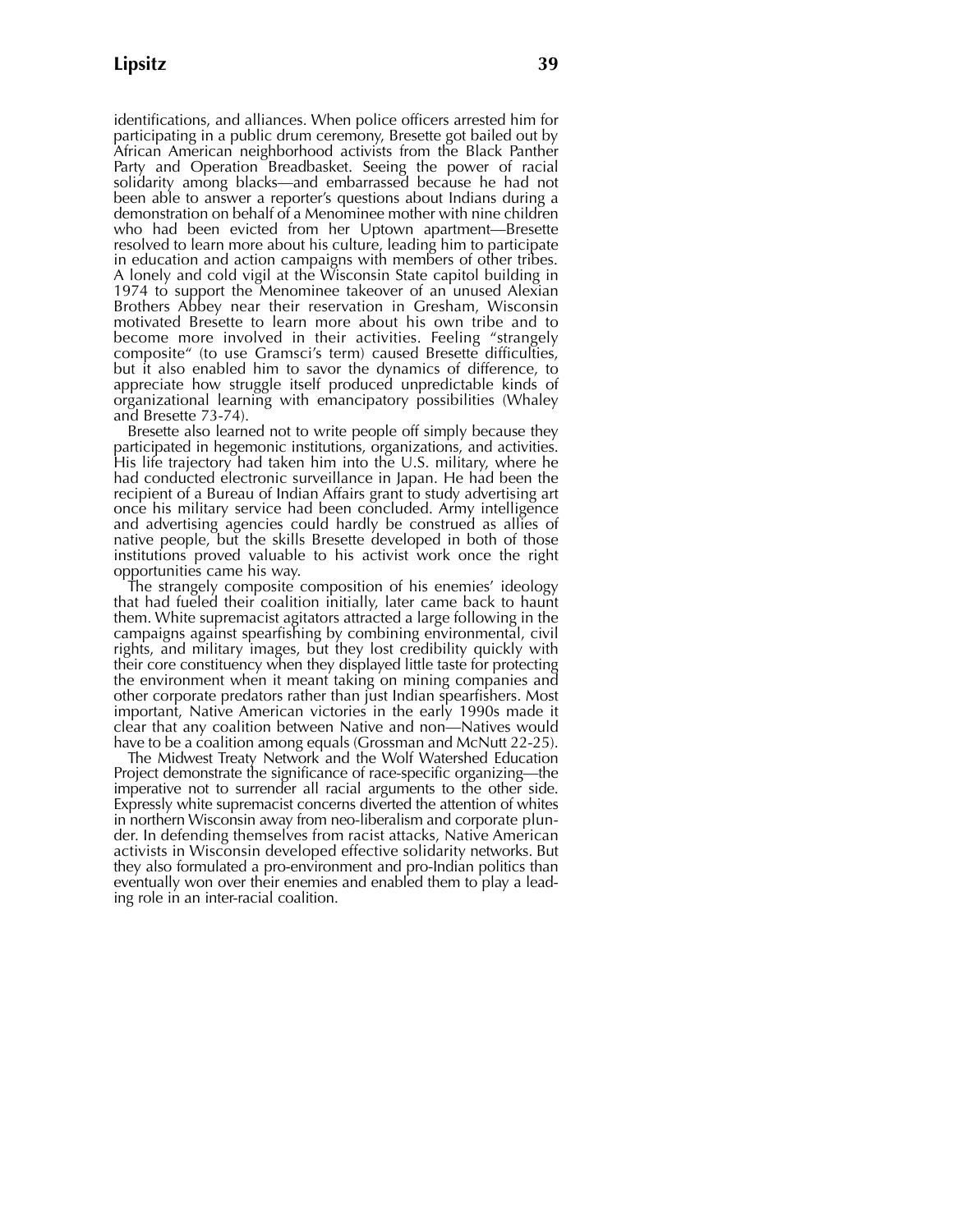The most important victories secured by the WWEP came from electoral ballot propositions that precluded and delayed mineral extraction in northern Wisconsin. Unable to overturn the capitalist system, they nonetheless recognized that they could procure real concessions from their enemies because the state needed to preserve legitimacy in the eyes of the governed. Their struggle could be condemned as reformist and melioristic, but in Gramsci's terms it exemplified the importance of the war of position rather than the war of maneuver. As Stuart Hall writes about Gramsci's approach to the state:

> In this reading, it [the state] becomes not a thing to be seized, overthrown, or 'smashed' with a single blow, but a complex formation in modern societies which must become the focus of a number of different strategies and struggles because it is an arena of different social contestations. (Hall 429)

In order to fashion electoral victories and to facilitate the kinds of organizational learning that they promote, the WWEP had to imagine and enact unexpected alliance and affiliations. They had to see the common concerns that might unite Native Americans, white supremacists, environmentalists, factory workers, pacifists, students, and suburban residents. Solidarities based on sameness proved too narrow for that task. Instead, they had to fashion coalitions based on the dynamics of difference. As Bresette explained:

> We ally not because we are 'alike' nor to remake each other or to force compromise or correct tactics. We ally to affirm each other's strengths and to call upon that which we need but don't have ourselves. If we are to build even stronger alliances for our common goals, we must accommodate and encourage our personal and cultural differences, while tolerating our natural weaknesses, and thereby solidify our political partnerships. (Whaley and Bresette 85)

Struggles for environmental justice as a form of ethnogenesis (group making) and progressive politics are not confined to the United States. Concerns about biodiversity and ecotourism have played important roles in shaping the nature of "black" identity in Colombia. As Arturo Escobar notes, for Afro-Colombian environmental justice activists, their racial identity is defined less by color than by "a cultural logic and worldview rooted in black experience" that goes beyond demands for equality, equivalence, and interchangeability to instead affirm the right "to construct their own vision of the future, development, and social organization" (Escobar 215). Environmental justice campaigns may have special relevance, however, in a nation as shaped by racialization as the U.S. Activists have learned from bitter experience that all struggles for social justice in the U.S. ignore race at their peril and will not succeed unless they develop particularly sophisticated understandings of its role as a social force. While only one of many new forms of struggle emerging from dramatically new and depressingly old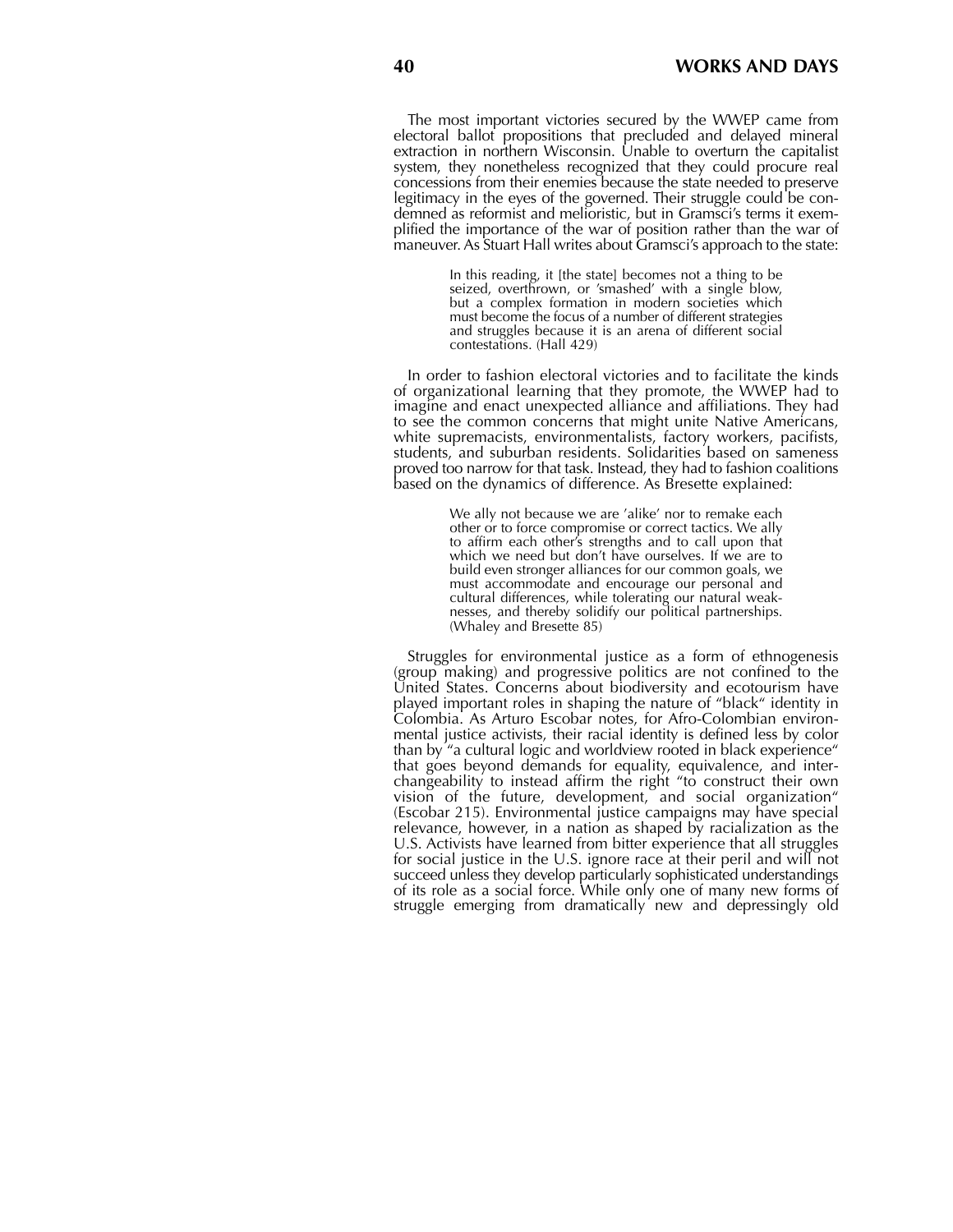oppressions and inequalities, the environmental justice movement offers valuable lessons about the nature of power and the dynamics of social struggle.

The struggle for a safe and healthy environment seems like a cause that should engage the energies all people, regardless of social position. Everyone breathes air, drinks water, and eats food. No matter how divided we may be by race, class, gender, nationality, or sexual identification, we are connected by the possibility of contracting communicable diseases. Debilitating illnesses prevent people from contributing to society. They lower productivity and increase the costs of insurance. Environmental pollution is one instance where an injury to one really is an injury to all.

Yet we do not bear the collective burdens of environmental degradation equally. Some people profit from poisoning others. They secure safer and healthier environments for themselves, forcing others to suffer the pain produced by their pursuit of wealth. Environmental pollution can actually produce new sources of profit by increasing the value of residences and workplaces located far away from the greatest concentrations of pollution.

For hundreds of years, emancipatory projects have revolved around universality, equivalence, interchangeability, and equality. From the universal abstract citizen/subject of bourgeois democracy to the universal worker as the primary agent of social change within marxism, social movement strategies and theories have encouraged us to seek justice in those sites where we appear to be most the same. Post-structuralists, on the other hand, have emphasized difference rather than unity, particularity rather than universality. This is an appropriate strategy in a world where the hegemonic power of capital does not make us all the same, but instead generates seemingly endless new form of difference, inequality, and incommensurability. Yet how can we prevent local particularisms from degenerating into selfish internecine rivalries? How can we prevent appeals based on equivalence and interchangeability from masking real historical, social, and political differences?

The environmental justice movement demonstrates that we do not need to make a choice between what Aime Cesaire so aptly termed a narrow particularism and a disembodied universalism. Indeed, in our interconnected world, there is no "universal" that is not actually the project of some dominant particular, and there is no "particular" that exists outside of the totality of social relations.

The environmental justice movement faces many daunting problems. It is not easy to balance the specific concerns of each racial group within a pan-ethnic alliance. It is even more difficult to demonstrate to a diverse constituency that their immediate problems stem from systemic structural causes. New social movement strategies have enabled environmental justice adherents to develop ingenious and effective strategies, but it remains to be seen if in the long run they will be an effective counter to the massive power and resources of corporations and the state. Yet by developing new politics about identity and new political identities, the environmental justice movements offers a possibility of realizing Aime Cesaire's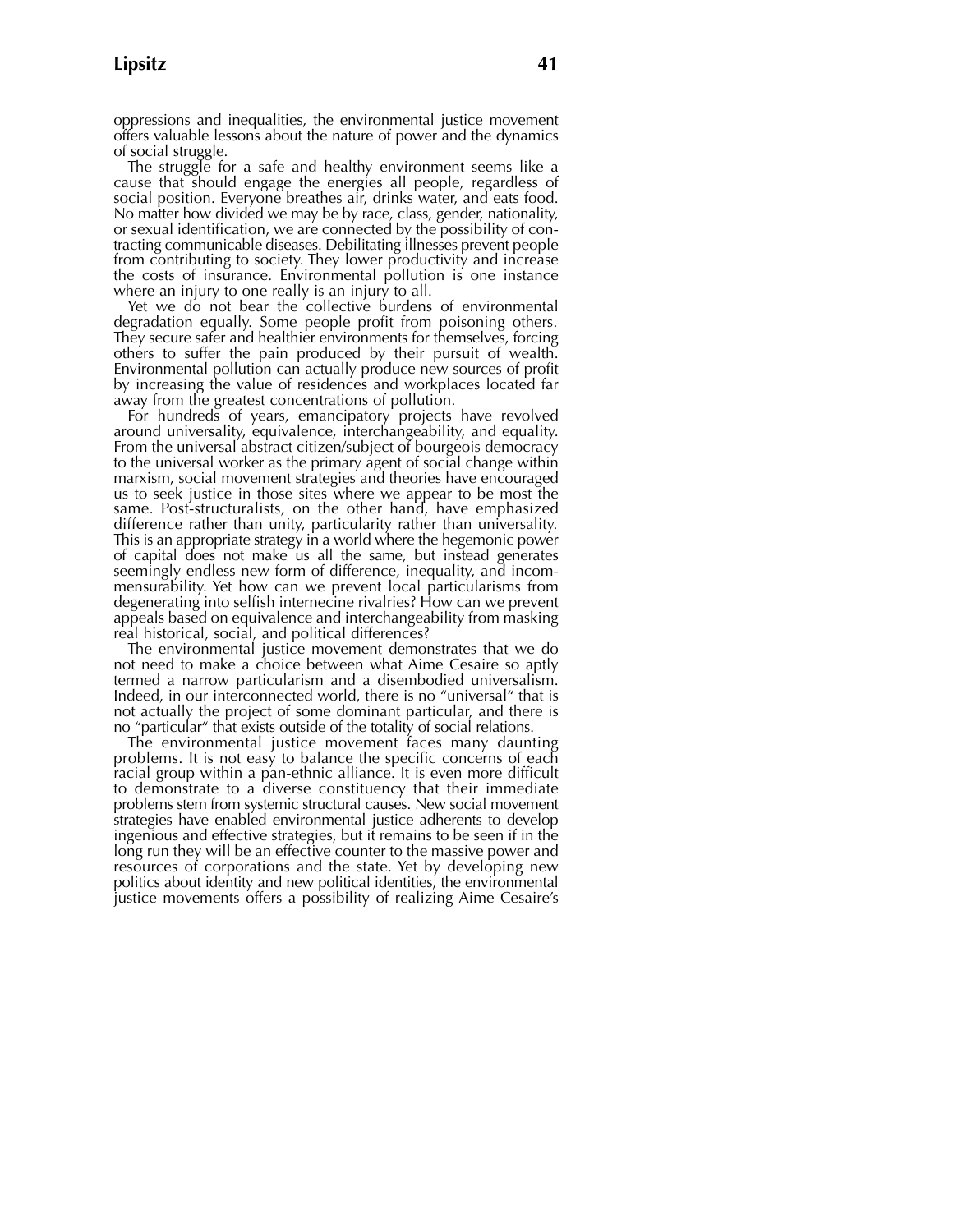vision of struggles for justice based on "a universal rich with all that is particular, rich with all the particulars there are," in order to accelerate "the deepening of each particular" and "the coexistence of them all" (Cesaire 14-15).

### **Notes**

<sup>1</sup>Scholar and civil rights activist Vincent Harding is the originator of this phrase which encapsulates the difference between the reformist and the radical implications of the movement.

<sup>2</sup>For a history of black activism in Richmond see Shirley Wilson Moore.

<sup>3</sup>Treaty-breaking by whites and anti-Indian racism are not restricted to Wisconsin. See for example Michael P. Rogin.

<sup>4</sup> For more information, contact Midwest Treaty Network, South/Central Wisconsin Office, P.O. Box 14382, Madison, WI 53174-3482. mtn@igc.apc.org Webpage www.treatyland.com and Menominee Nation Treaty Rights and Mining Impacts, P.O. Box 910, Keshena, WI 54135 and menominee.com/nomining/tn81398b.html.

## **Works Cited**

"Air Salta: Taking a Stand for Clean Air Through Community Organizing" *Toxinformer* 19.2 (2000): 5.

Brown, Elaine. *A Taste of Power*. New York: Pantheon Books, 1992.

Bullard, Robert D. "Anatomy of Environmental Racism and the Environmental Justice Movement." *Confronting Environmental Racism: Voices From the Grass Roots*. Ed. Robert D. Bullard. Boston: South End, 1993. 15-40.

———. "Environmental Justice For All." *Unequal Protection: Environmental Justice and Communities of Color*. Ed. Robert D. Bullard. San Francisco: Sierra Club, 1994.

Cesaire, Aime. *A Letter to Maurice Thorez*. Paris: Presence Africaine, 1957.

"Children's Environmental Health Activities." *Asian Pacific Environmental Network*. IGC. 24 Nov. 2006 <www.igc.org/envjustice/training/apen.html>.

Churchill, Ward. *A Little Matter of Genocide*. San Francisco: City Lights, 1997.

Cole, Luke and Sheila Foster. *From the Ground Up: Environmental Racism and the Rise of the Environmental Justice Movement.* New York: New York UP, 2001. 26.

Edelman, Marian Wright. "A Healthy Start on the Act to Leave No Child Behind." *Chicago Defender* 20 June 2001: 11.

"Environmental Justice Case Study: West County Toxics Coalition and the Chevron Refinery." *Richmond Justice Page*. Scott Sherman. 26 Nov. 2006 <www.umich.edu/~snre492/sherman.html>.

"Environmental Racism." *Toxinformer* 19.1 January 2000: 5.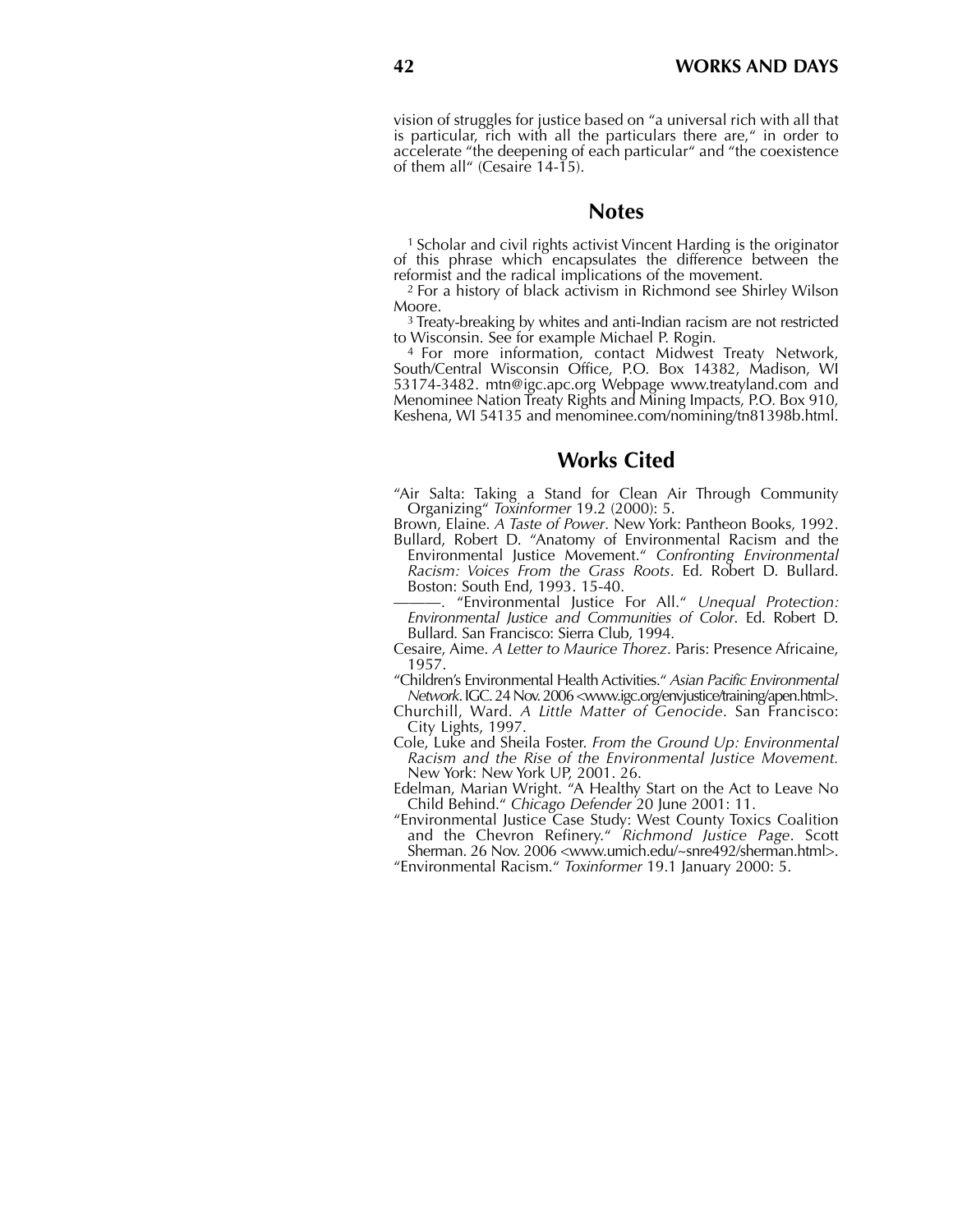- Escobar, Arturo. "Cultural Politics and Biological Diversity: State, Capital, and Social Movements in the Pacific Coast of Colombia." *The Politics of Culture in the Shadow of Capital*. Eds. Lisa Lowe and David Lloyd. Durham: Duke UP, 1997. 201-26.
- Foo, Lora Jo. *Asian American Women: Issues, Concerns, and Responsive Human and Civil Rights Advocacy*. New York: Ford Foundation, 2002.
- Gill, Gerald. "From Progressive Republican to Independent Progressive: The Career of Charlotta A. Bass." Eds. Ann D. Gordon with Bettye Collier Thomas, John Bracey, Arlene Voski Avakian, and Joyce Averich Berkman. *African American Women and the Vote: 1837-1965.* Amherst: U of Massachusetts P, 1997.
- Grossman, Zoltan and Debra McNutt. "From Enemies to Allies." *Color Lines* (Spring 2001): 22-25.
- Guzman, Pablo. "The Party." *Boricuas: Influential Puerto Rican Writings: An Anthology*. Ed. Robert Santiago. New York: Ballantine Books, 1995.
- Hage, Ghassan. *White Nation: Fantasies of White Supremacy in a Multicultural Society*. New York and London: Routledge, 2000.
- Hall, Stuart. "Gramsci's Relevance for Study of Race and Ethnicity." *Stuart Hall: Critical Dialogues in Cultural Studies*. Eds. David Morley and Kuan-Hsing Chen. London: Routledge, 1996. 429.
- Higgins, Laura. "The Lead Menace." *Riverfront Times* 12-18 April 2000: 17.
- Hilliard, David and Lewis Cole. *This Side of Glory*. Boston: Little, Brown, 1993.
- Kelley, Robin D.G. "A Poetics of Anticolonialism." *Introduction to Aime Cesaire, Discourse on Colonialism*. New York: Monthly Review Press, 2000.
- Landsberg, Mitchell. "Wide Ethnic Disparities Found in County." *Los Angeles Times* 25 July 2000: B7.
- Lee, Charles. "Beyond Toxic Wastes and Race." *Confronting Environmental Racism: Voices From the Grass Roots*. Ed. Robert D. Bullard. Boston: South End, 1993. 41-52.
- Lipsitz, George. *The Possessive Investment in Whiteness*. Philadelphia: Temple UP, 1998.
- Lowe, Lisa. "Interview with Angela Davis." *The Politics of Culture in the Shadow of Capital*. Eds. Lisa Lowe and David Lloyd. Durham: Duke UP, 1997. 303-23.
- Moore, Shirley Wilson. *To Place Our Deeds: African Americans in Richmond, California, 1910-1963.* Berkeley: U of California P, 2001.
- Morales, Iris. "Palante, Siempre Palante." *The Puerto Rican Movement: Voices From the Diaspora*. Eds. Andres Torres and Jose E. Velazquez. Philadelphia: Temple UP, 1998.
- Ogbar, Jeffrey. "Puerto Rico en mi Corazon: The Young Lords, Black Power, and Puerto Rican Nationalism in the U.S., 1966-1972." *Centro Journal* 18.1 (Fall 2006): 148-69.
- Parr, Josh. "Young Laotian Women Build A Bridge in Richmond." *Shades of Power* 1.4: 1.
- Pulido, Laura. *Environmentalism and Economic Justice: Two Chicano Struggles in the Southwest*. Tucson: U of Arizona P, 1996.